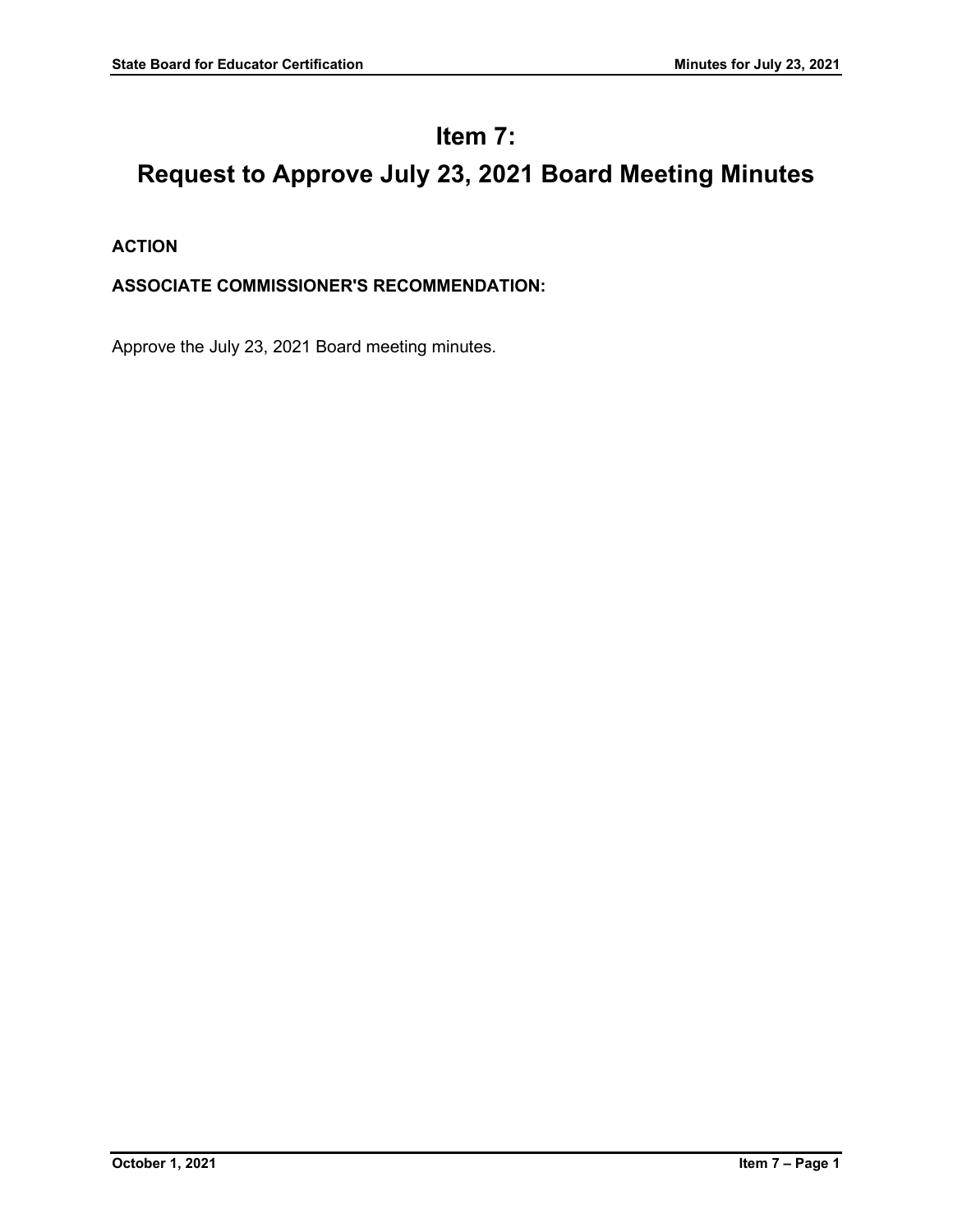# **STATE BOARD FOR EDUCATOR CERTIFICATION MEETING AGENDA**

# **JULY 23, 2021 AT 8:30 AM**

**1701 N. CONGRESS AVE. ROOM 1-104**

**The Board will meet in open session and after determining the presence of a quorum, deliberate and possibly take formal action, including emergency action, on any of the following agenda items:**

## **Moment of Silence**

## **Pledge of Allegiance**

# **1. Call to Order**

The State Board for Educator Certification (SBEC) convened its meeting at 8:32 AM on Friday, July 23, 2021.

Present: Dr. Robert Brescia, Ms. Rohanna Brooks-Sykes, Mr. Tommy Coleman, Ms. Julia Dvorak, Dr. Veronica Galvan, Mr. Rex Gore, Ms. Melissa Isaacs, Dr. John Kelly, Mr. Andrew Kim, Dr. Andrew Lofters, Ms. Courtney MacDonald, Ms. Shareefah Mason, Ms. Kelvey Oeser, Dr. Alma Rodriguez, and Ms. Jean Streepey.

## **2. Special Election of State Board for Educator Certification Officers**

Ms. Pogue presented the procedures for the special election of State Board for Educator Certification officers as stated in the Board's operating policies and procedures (BOPP). She explained that recent SBEC appointments provided an opportunity for the Board to accelerate the SBEC officer elections.

## **Election of Board Chairperson**

## **Motion and vote:**

*Motion was made by Ms. Brooks-Sykes to nominate Dr. Kelly for Board Chairperson. There were no other nominations, Dr. Kelly was elected Board Chairperson by acclamation.*

## **Election of Board Vice-Chairperson**

## **Motion and vote:**

*Motion was made by Dr. Kelly to nominate Ms. Streepey for Board Vice-Chairperson. There were no other nominations, Ms. Streepey was elected Board Vice-Chairperson by acclamation.*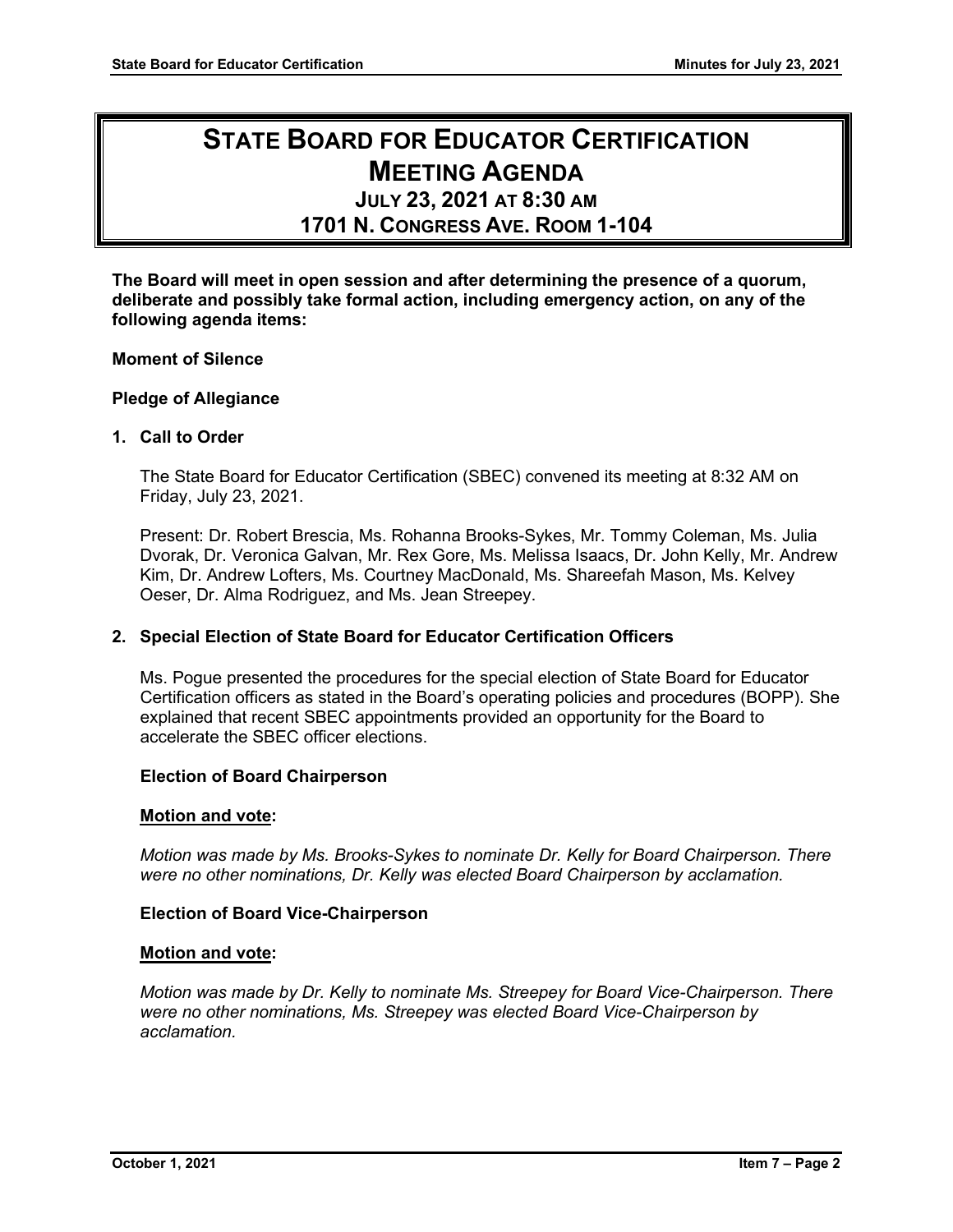# **Election of Board Secretary**

## **Motion and vote:**

*Motion was made by Ms. Brooks-Sykes to nominate Mr. Coleman for Board Secretary. There were no other nominations, Mr. Coleman was elected Board Secretary by acclamation.*

The Board recessed at 8:40 AM.

The Board retuned at 8:43 AM.

## **3. Associate Commissioner's Comments Regarding the SBEC Agenda**

Associate Commissioner Emily Garcia welcomed the Board members and thanked TEA staff for their expertise and diligence in preparing for the work session and Board meeting. Ms. Garcia also thanked Marilyn Cook, who served as Interim Associate Commissioner for several months prior to Ms. Garcia's onboarding. Ms. Garcia also thanked Deputy Commissioner Kelvey Oeser and the Board for the opportunity to serve as the new Associate Commissioner and expressed enthusiasm for the work ahead.

# **4. State Board for Educator Certification Welcome New Board Members and Recognition of Former Board Members**

Dr. Kelly welcomed three new SBEC members: Dr. Veronica Galvan, Director, Excellence in Teaching, as the alternative EPP representative; Mr. Rex Gore, Austin, as a citizen representative; and Mr. Andrew Kim, Superintendent, Comal ISD, as an administrator representative. Dr. Kelly also thanked Dr. Cavazos, Ms. Emily Garcia, and Ms. Sandie Mullins for their service on the SBEC Board.

#### **5. Public Comment**

None.

## **CONSENT AGENDA**

## **6. Request to Approve April 30, 2021 Board Meeting Minutes**

The April 30, 2021 meeting minutes were approved as corrected.

Ms. Pogue provided the Board with an overview of the types of items on the agenda. She clarified key differences between discussion, proposal, and adoption items and the Board's opportunities for action in each phase of the rulemaking process. Ms. Pogue also highlighted the navigation cues within the Power Point presentation that would be utilized by staff as each agenda item is presented for the Board's consideration.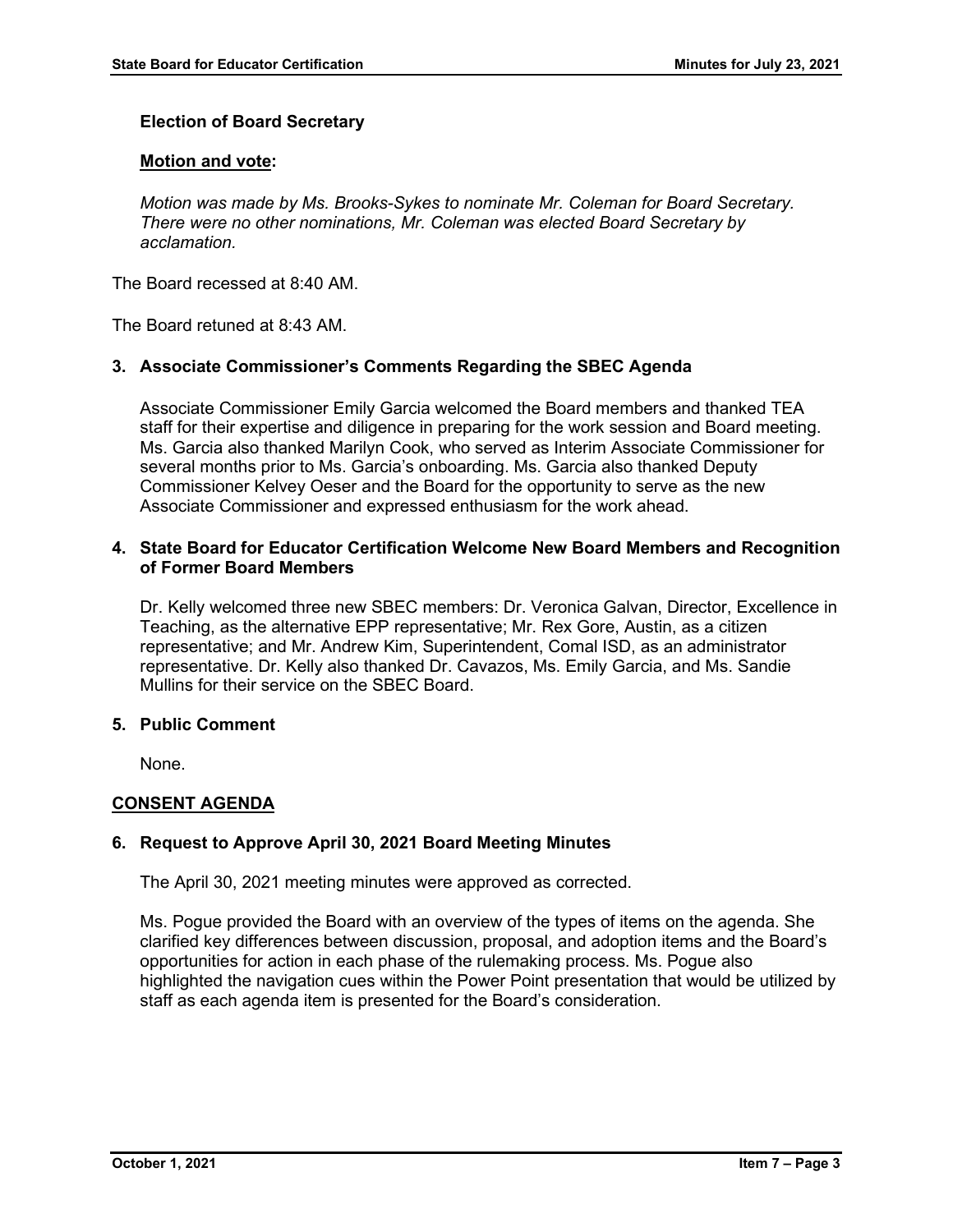# **DISCUSSION AND ACTION**

# **7. Adoption of Review of 19 TAC Chapter 227, Provisions for Educator Preparation Candidates**

Ms. McLoughlin presented this item to the Board. Ms. McLoughlin shared that Chapter 227 provides all of the SBEC's requirements that candidates must possess to be considered for admission into an educator preparation program (EPP), as well as the preliminary evaluation of certification eligibility. She shared that the item complied with the required four-year review cycle for all SBEC rule chapters. She also stated that as an outcome of the SBEC's approval of the proposal in April, Chapter 227 was posted for 30 days of public comment, which allowed the public to comment on the relevance and need for these rules.

Ms. McLoughlin shared that they received two public comments on the rule review, one in support of readoption of the rules and one that was outside the scope of the current rulemaking but provided feedback on the GPA requirement for program admission.

## **Motion and vote:**

*Motion was made by Dr. Brescia to adopt the review of 19 TAC Chapter 227, Provisions for Educator Preparation Candidates. Second was made by Ms. Streepey, and the Board voted unanimously in favor of the motion.*

# **8. Adoption of Review of 19 TAC Chapter 228, Requirements for Educator Preparation Programs**

Ms. McLoughlin presented this item to the Board. Ms. McLoughlin shared that Chapter 228 provides all of the SBEC's requirements for EPPs. She shared that the item complied with the required four-year review cycle for all SBEC rule chapters. She also stated that as an outcome of the SBEC's approval of the proposal in April, Chapter 228 was posted for 30 days of public comment, which allowed the public to comment on the relevance and need for these rules.

Ms. McLoughlin shared that they received three public comments on the rule review, including one in support of readoption of the rules and two that were outside the scope of the current rulemaking but provided feedback on the flexibility of the rules related to delivery of coursework in a virtual setting and the required timing of observations.

Public Testimony was provided by Marissa Hernandez.

## **Motion and vote:**

*Motion was made by Ms. Isaacs to adopt the review of 19 TAC Chapter 228, Requirements for Educator Preparation Programs. Second was made by Ms. MacDonald, and the Board voted unanimously in favor of the motion.*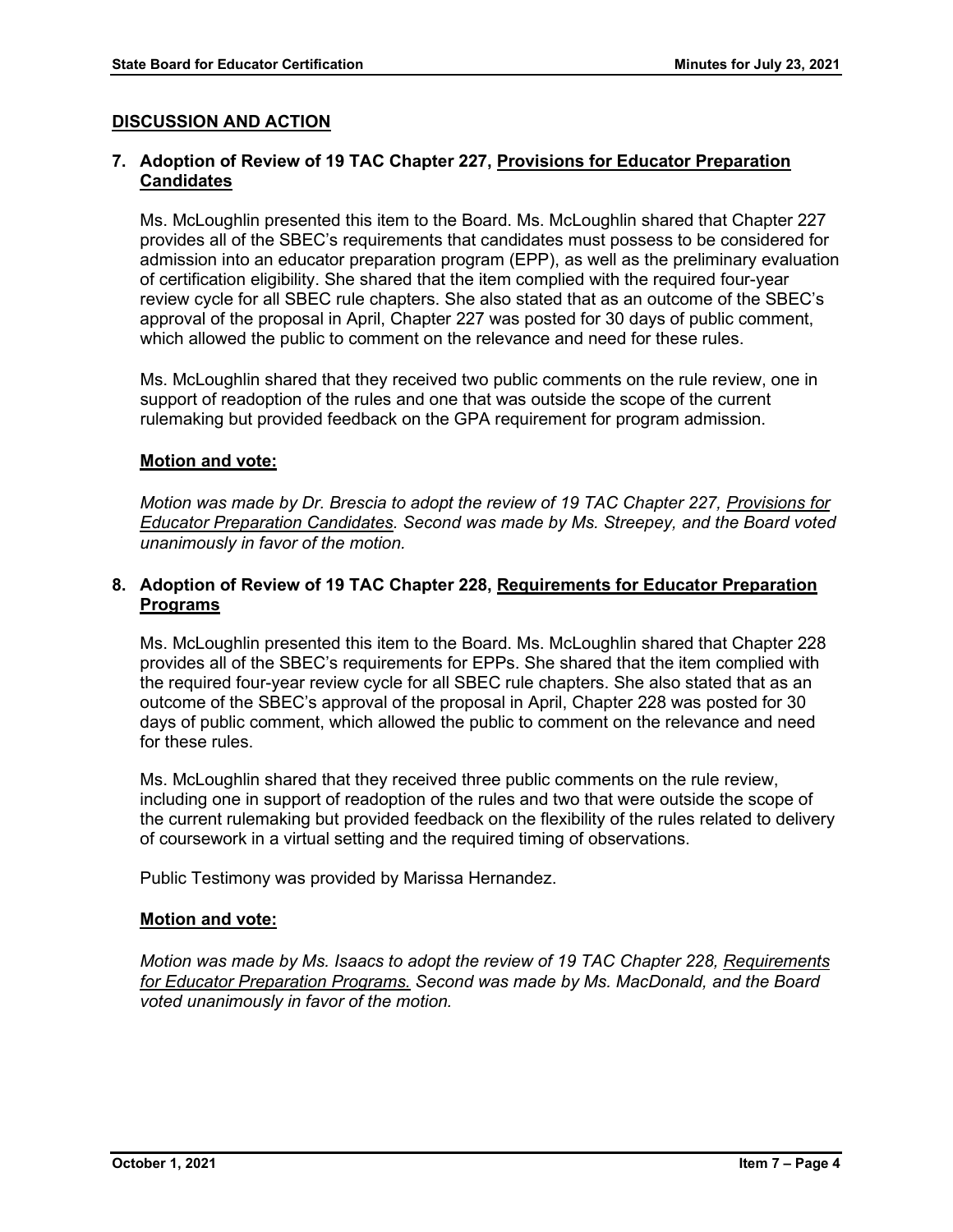# **9. Proposed Amendments to 19 TAC Chapter 229, Accountability System for Educator Preparation Programs**

Dr. Olofson presented this item to the Board. He provided background on the accountability system and related processes. He identified three categories of amendments, including extending the accreditation status related to the emergency declaration, clarifying the certificate category pass rate, and updating the ASEP manual. Dr. Olofson stated that feedback from the Board, the EPAC, and other stakeholders pointed to the need for extending the status of Not Rated: Declared State of Disaster for the 2020-2021 academic year, while providing data back to the field and providing a way to recognize EPPs that had made programmatic improvements during 2020-2021 by breaking any count of years with a lowered accreditation status and allowing these EPPs to be eligible for commendations. He pointed to the rule updates in 229.4(a) and 229.4(b) that provided these updates. Second, Dr. Olofson described the process related to clarifying the certificate category pass rate. He noted feedback from the Board and the EPAC, which highlighted the importance of using the new STR exam, aligning EPP requirements with candidate requirements, ensuring that results for candidates in a certificate field are used in that certificate field, and noting the potential impact on programs that offer Bilingual certification. Dr. Olofson presented data on Bilingual program pass rates demonstrating that there was no differential impact based on the available data. He pointed to the updates in 229.5 that clarified the calculation approach and recognized EPPs that had made programmatic improvements. Third, Dr. Olofson described the updates to the ASEP manual that provided additional alignment with rule text; provided updated dates and clarifications; implemented HB 159 from the 87<sup>th</sup> Legislature, Regular Session; and inserted the area of commendation approved by the Board's committee at the prior meeting.

Ms. Streepey clarified that the continuation of the status of Not Rated: Declared State of disaster prompted the opportunity to recognize programs that had improved and voiced support for the approach. Dr. Kelly noted that this allows for programs to be recognized while otherwise being held harmless. He also noted the importance of the ASEP manual for the Board and the field. Dr. Rodriguez voiced support for recognizing EPPs that had improved and asked for clarification on the certificate category pass rate. Dr. Olofson noted that for programs that did not improve, the 2020-2021 year would still be a pause in the count of years. Dr. Rodriguez asked for clarification on the assessments included, and Dr. Olofson clarified that the updates provide alignment with rule text. Dr. Rodriguez and Dr. Galvan asked for further clarification on the STR pass rate, and Dr. Olofson further clarified that only the STR pass rate for the candidates in the certificate category is counted towards the certificate category. Dr. Galvan asked for additional clarification about Bilingual certification, and Dr. Olofson clarified that exams required for the certificate are counted towards the certificate category pass rate. Mr. Kim asked about rule language for future situations like the COVID pandemic. Dr. Olofson noted that the SBEC has approached the situation by making decisions about the accountability system after the year, fully informed by the data. Dr. Lofters asked about clarification on an example in the manual, which Dr. Olofson provided.

# **Motion and vote:**

*Motion was made by Mr. Kim to approve the proposed amendments to 19 TAC Chapter 229, Accountability System for Educator Preparation Programs, to be published as*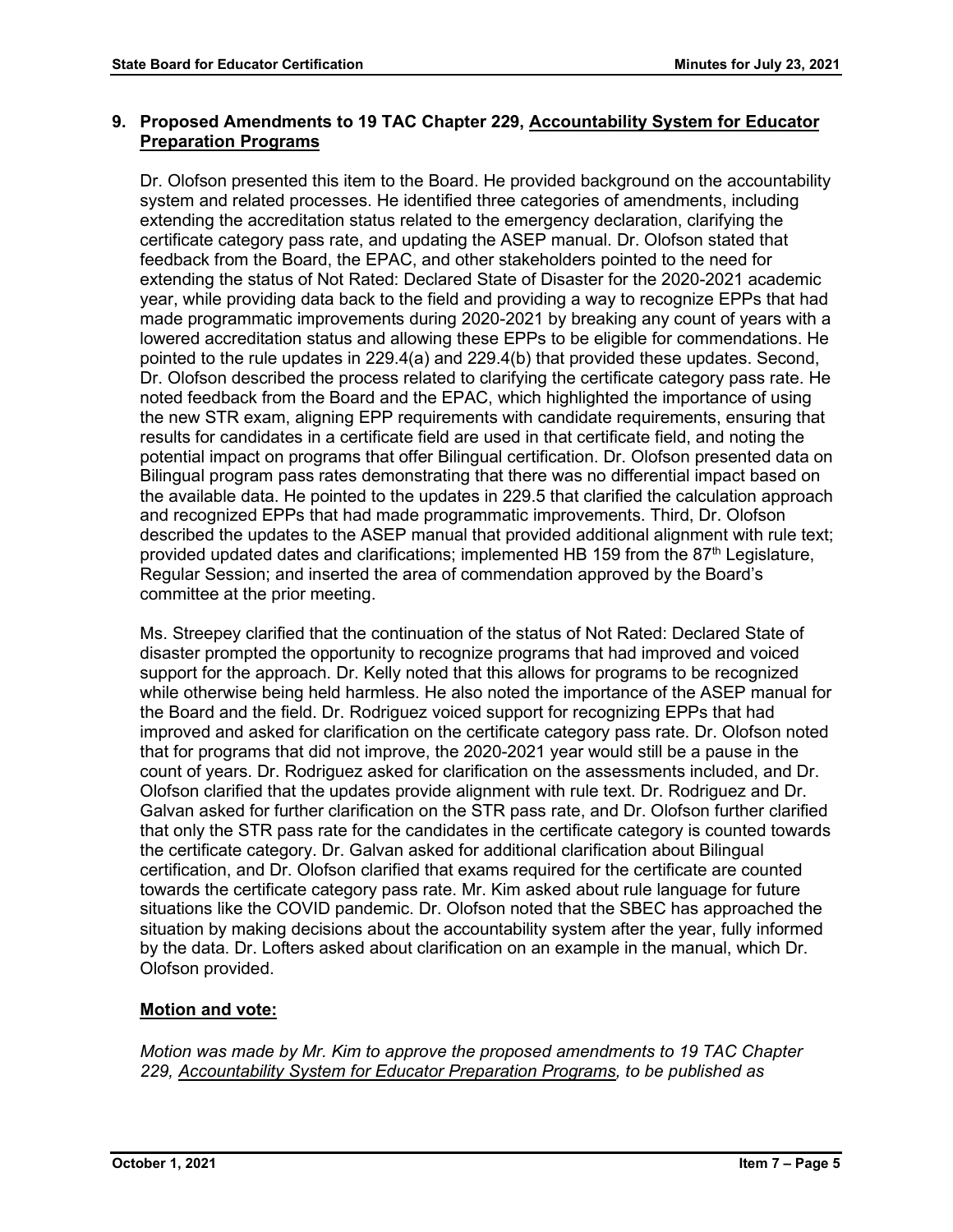*proposed in the Texas Register. Second was made by Mr. Coleman, and the Board voted unanimously in favor of the motion.*

# **10. Request to Approve New Educator Preparation Program at Odessa Pathway to Teaching (OPT) at Ector County ISD**

Ms. McLoughlin presented this item to the Board. Ms. McLoughlin stated that this item requested the Board to approve an application by Odessa Pathway to Teaching (OPT), Ector County ISD (ECISD), to be approved as an educator preparation program through the alternative certification route. She shared that OPT submitted a New EPP application to the TEA for review. She provided the background context that the New EPP application is robust and requires prospective programs to demonstrate programmatic alignment with 9 components of TAC provisions. She stated that the OPT application was reviewed by TEA staff, and TEA staff and OPT staff engaged in extensive discussions to ensure OPT compliance with SBEC rules. She also shared that after the thorough review of the application to ensure compliance with TAC, TEA staff conducted a SBEC-required preapproval virtual site visit that also found that OPT was in compliance with provisions that govern the approval of EPPs. She then provided an overview of OPT's proposed certification fields, cost, and timeline and scope for admission. Ms. McLoughlin stated that the ECISD team was in attendance to answer any of the SBEC members' questions.

Members of the ECISD team introduced themselves. Mr. Kim asked about potential incentives to keep candidates within ECISD after going through the preparation program. ECISD team member, Ms. Osbourne, stated that candidates are not required to stay with ECISD for a specified number of years but hoped that the support provided would incentivize candidates to remain in the district long term. Ms. Oeser stated that she was encouraged about the ways in which OPT was going above and beyond minimum requirements, particularly as they relate to pre-service practice. Dr. Galvan provided guidance and encouragement to the OPT team.

# **Motion and vote:**

*Motion was made by Ms. Streepey to approve Odessa Pathway to Teaching as a new educator preparation program as presented. Second was made by Mr. Kim, and the Board voted unanimously in favor of the motion.*

# **11. Appointment of Committee Chair and Members to the SBEC EPP Commendations Committee**

Ms. Pogue and Ms. McLoughlin presented this item to the Board. Ms. Pogue explained that with the election of new SBEC officers and appointment of new members, this item provides the opportunity for the Board Chair to appoint a committee chair, and for Board members to volunteer for the committee. Ms. McLoughlin described the nature of the committee work and timeline.

Dr. Galvan, Mr. Gore, Ms. MacDonald, Dr. Rodriguez, Ms. Mason, Ms. Streepey volunteered for the committee. Dr. Kelly appointed Ms. Streepey as the chair of the committee.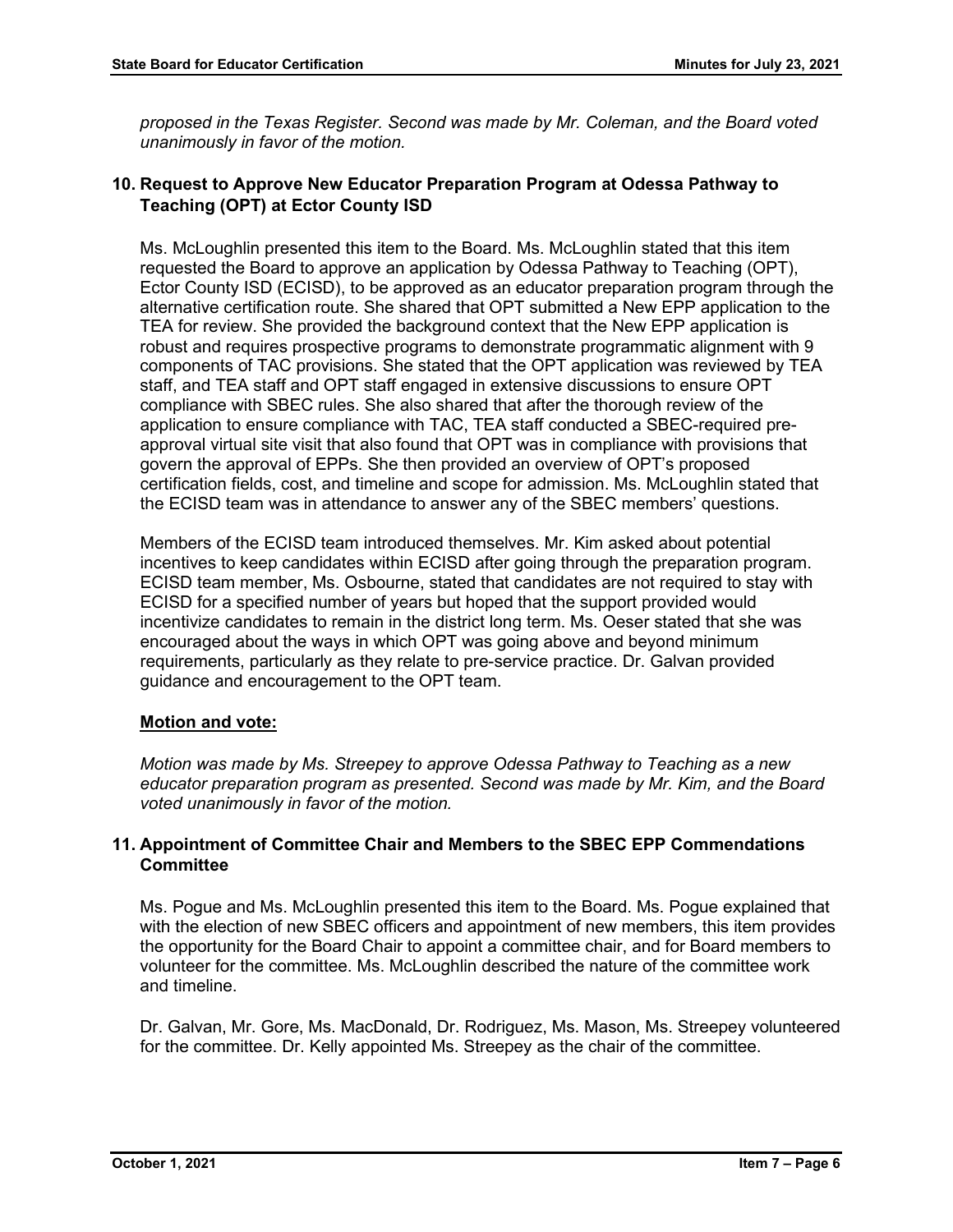### **DISCIPLINARY CASES**

### **12. Pending or Contemplated Litigation, including Disciplinary Cases**

# **A. Defaults**

1. In the Matter of Anamechia Joseph; Action to be taken: Consideration of Issuance of Default Judgment

Staff recommendation: 1-year suspension

2. In the Matter of Andre Dean; Action to be taken: Consideration of Issuance of Default **Judgment** 

Staff recommendation: 1-year suspension

3. In the Matter of Crystal Cano; Action to be taken: Consideration of Issuance of Default **Judgment** 

Staff recommendation: 1-year suspension

4. In the Matter of Cynthia Hill Sillah; Action to be taken: Consideration of Issuance of Default Judgment

Staff recommendation: 1-year suspension

5. In the Matter of Daisy Gonzalez-Castaneda; Action to be taken: Consideration of Issuance of Default Judgment

Staff recommendation: 1-year suspension

6. In the Matter of Jaime Acosta; Action to be taken: Consideration of Issuance of Default **Judgment** 

Staff recommendation: 1-year suspension

7. In the Matter of Janet Dickinson; Action to be taken: Consideration of Issuance of Default Judgment

Staff recommendation: 1-year suspension

8. In the Matter of Jennifer Prause; Action to be taken: Consideration of Issuance of Default Judgment

Staff recommendation: 1-year suspension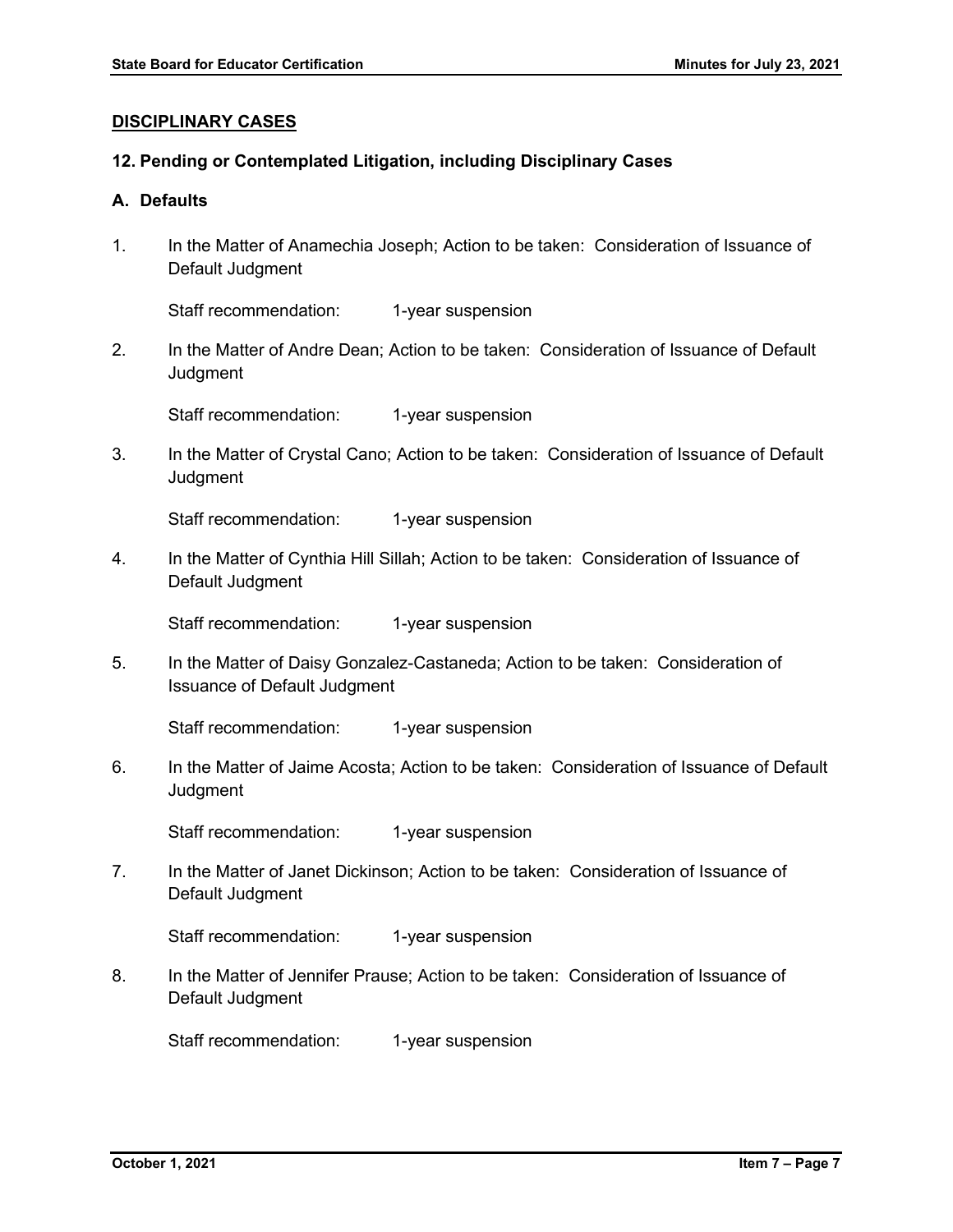9. In the Matter of Julian Flores; Action to be taken: Consideration of Issuance of Default **Judgment** 

Staff recommendation: 1-year suspension

10. In the Matter of Katherine Wilcox; Action to be taken: Consideration of Issuance of Default Judgment

Staff recommendation: Suspension until expiration of Probationary Certificate on August 13, 2021

11. In the Matter of Kaytlin Blakley; Action to be taken: Consideration of Issuance of Default **Judament** 

Staff recommendation: 1-year suspension

12. In the Matter of Kenah Lofton; Action to be taken: Consideration of Issuance of Default **Judgment** 

Staff recommendation: Suspension of Intern Certificate until expiration on August 6, 2021, and paraprofessional certificate on August 31, 2021

13. In the Matter of LaRonda Fields; Action to be taken: Consideration of Issuance of Default Judgment

Staff recommendation: Suspension of Intern Certificate until expiration on August 10, 2021

14. In the Matter of Leyra Mireya Cano Luviano; Action to be taken: Consideration of Issuance of Default Judgment

Staff recommendation: 1-year suspension

15. In the Matter of Paula Rogish; Action to be taken: Consideration of Issuance of Default **Judament** 

Staff recommendation: 1-year suspension

16. In the Matter of Quiarre Stafford; Action to be taken: Consideration of Issuance of Default Judgment

Staff recommendation: Suspension of Probationary Certificate until expiration on September 20, 2021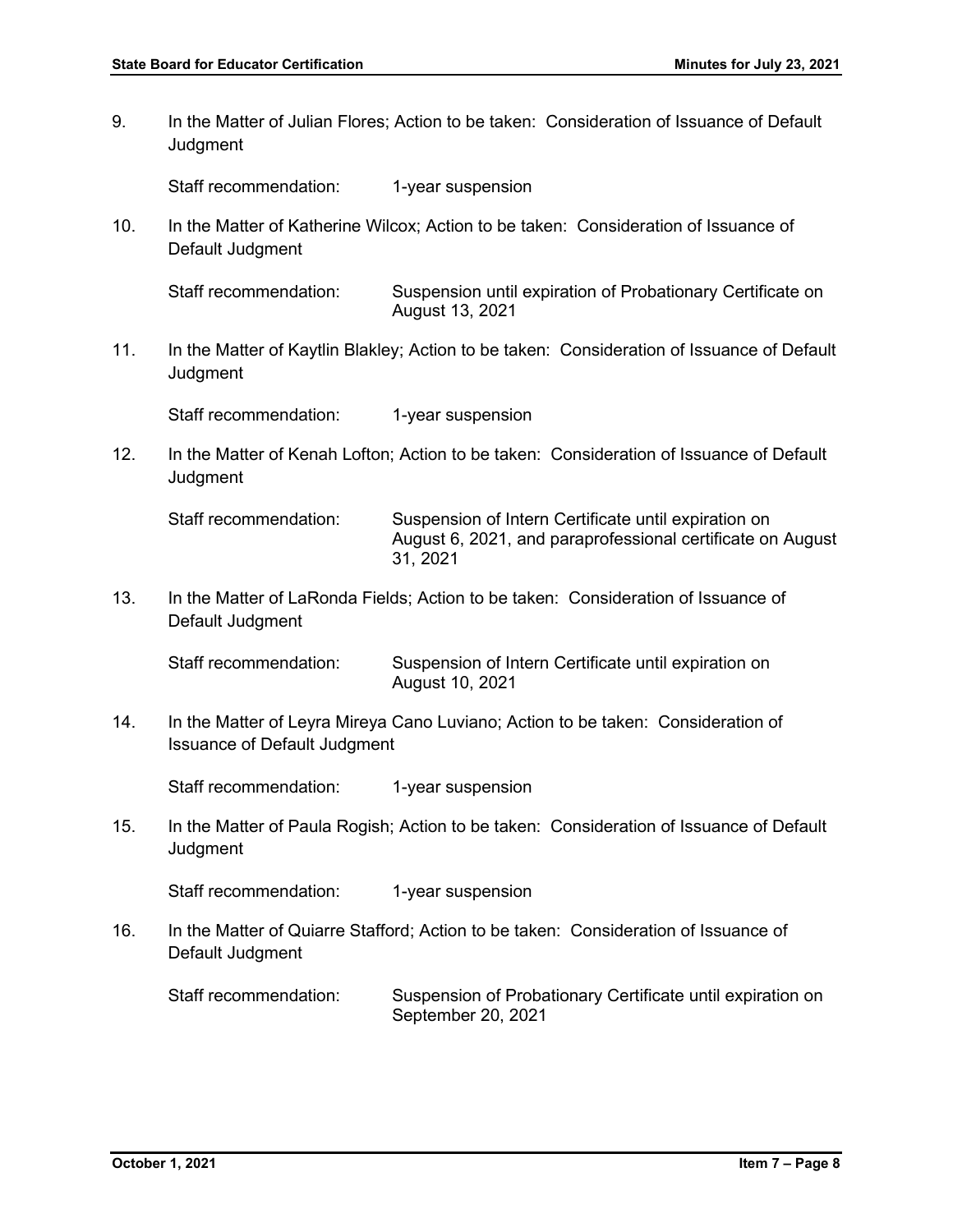17. In the Matter of Ramon Neilly; Action to be taken: Consideration of Issuance of Default **Judgment** Staff recommendation: 1-year suspension 18. In the Matter of Shannon Keels; Action to be taken: Consideration of Issuance of Default Judgment Staff recommendation: 1-year suspension 19. In the Matter of Thomas Keating; Action to be taken: Consideration of Issuance of Default Judgment Staff recommendation: 1-year suspension 20. In the Matter of William S. Ray; Action to be taken: Consideration of Issuance of Default **Judgment** Staff recommendation: Suspension of Intern Certificate until expiration on August 10, 2021 21. In the Matter of Winter Butler; Action to be taken: Consideration of Issuance of Default **Judgment** Staff recommendation: 1-year suspension 22. In the Matter of Zenas Hubbard; Action to be taken: Consideration of Issuance of Default Judgment Staff recommendation: Suspension of Intern Certificate until expiration on August 10, 2021 23. In the Matter of Christie Pierson; Action to be taken: Consideration of Issuance of Default Judgment Staff recommendation: Revocation 24. In the Matter of Jennifer Hunter; Action to be taken: Consideration of Issuance of Default Judgment Staff recommendation: Revocation 25. In the Matter of Paul Duke; Action to be taken: Consideration of Issuance of Default **Judgment** Staff recommendation: Revocation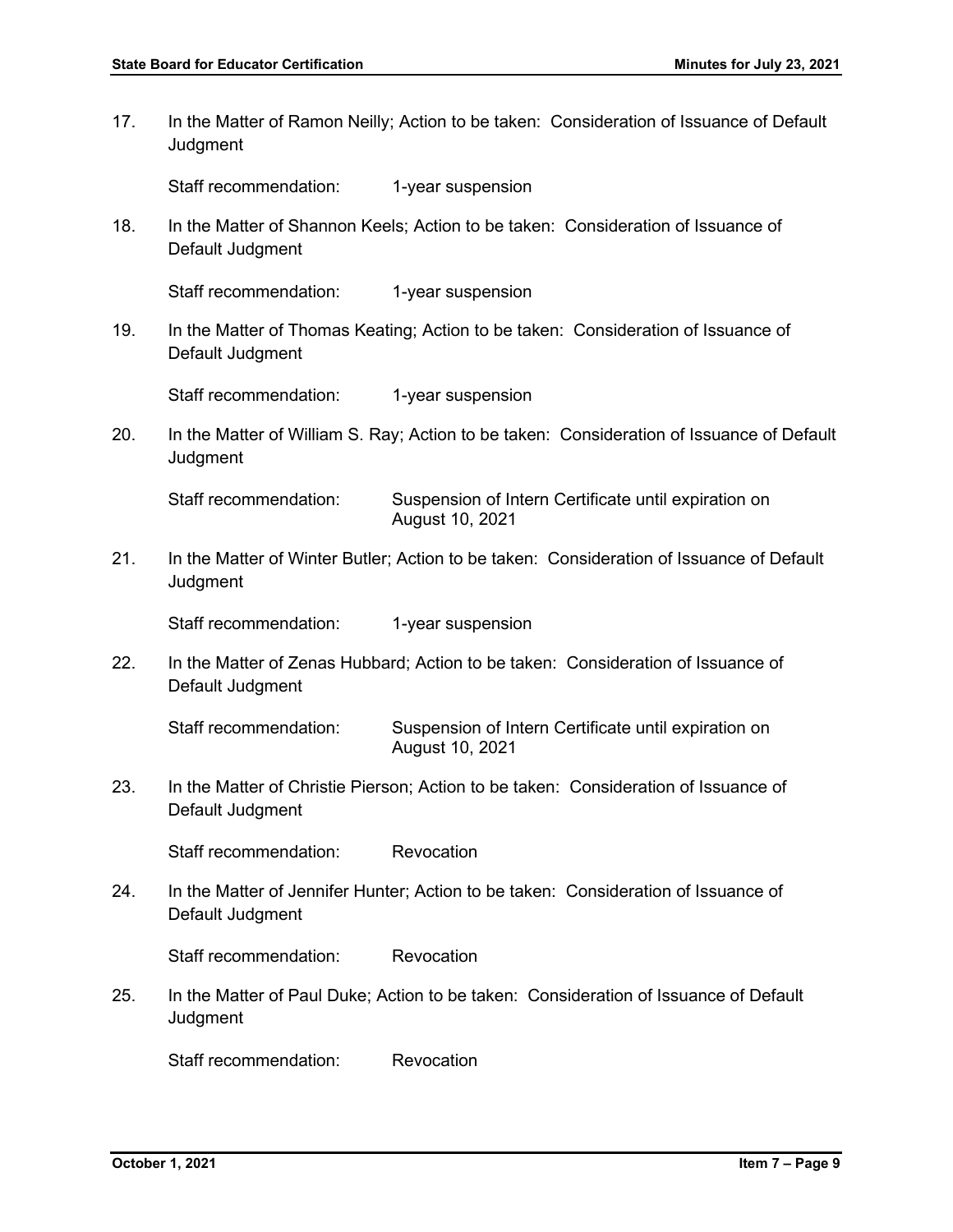26. In the Matter of Russell Rowton; Action to be taken: Consideration of Issuance of Default Judgment Staff recommendation: Revocation 27. In the Matter of Stephany Pena; Action to be taken: Consideration of Issuance of Default Judgment Staff recommendation: Revocation 28. In the Matter of Terry Carpenter; Action to be taken: Consideration of Issuance of Default Judgment Staff recommendation: Revocation 31. In the Matter of Dawn Hogan; Action to be taken: Consideration of Issuance of Default **Judgment** Staff recommendation: 2-year suspension and proof of successful completion of substance abuse treatment program 32. In the Matter of Ginny Elliot; Action to be taken: Consideration of Issuance of Default **Judgment** Staff recommendation: 2-year suspension and proof of successful completion of substance abuse treatment program 33. In the Matter of George Mendez; Action to be taken: Consideration of Issuance of Default Judgment Staff recommendation: 3-year suspension and proof of successful completion of substance abuse treatment program 34. In the Matter of Mary Grajewski; Action to be taken: Consideration of Issuance of Default Judgment Staff recommendation: 3-year suspension and proof of successful completion of substance abuse treatment program 35. In the Matter of Basilio Mata-Mendez; Action to be taken: Consideration of Issuance of Default Judgment Staff recommendation: 3-year suspension and proof of successful completion of substance abuse treatment program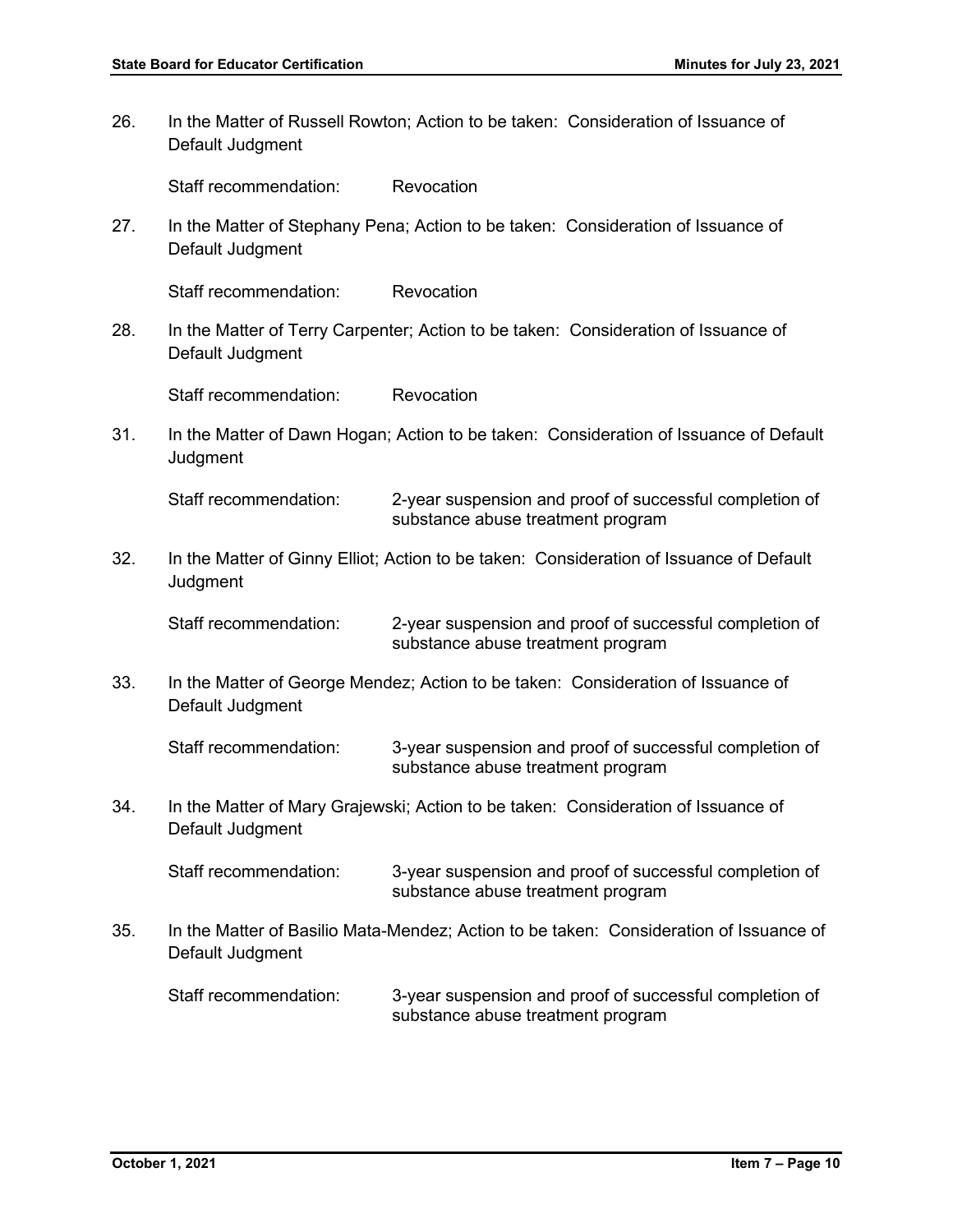36. In the Matter of Monica Burns; Action to be taken: Consideration of Issuance of Default **Judgment** 

Staff recommendation: 10-year suspension and proof of successful completion of substance abuse treatment program

37. In the Matter of Clint Costlow; Action to be taken: Consideration of Issuance of Default **Judgment** 

Staff recommendation: Permanent Revocation

38. In the Matter of Flavio Colunga; Action to be taken: Consideration of Issuance of Default **Judgment** 

Staff recommendation: Permanent Revocation

39. In the Matter of Jamie Goforth; Action to be taken: Consideration of Issuance of Default **Judgment** 

Staff recommendation: Permanent Revocation

40. In the Matter of Richard Covington, Jr.; Action to be taken: Consideration of Issuance of Default Judgment

Staff recommendation: Permanent Revocation

41. In the Matter of Sarah Baker; Action to be taken: Consideration of Issuance of Default **Judgment** 

Staff recommendation: Permanent Revocation

42. In the Matter of Judy Eschleman; Action to be taken: Consideration of Issuance of Default Judgment

Staff recommendation: Revocation

43. In the Matter of William Krueger; Action to be taken: Consideration of Issuance of Default Judgment

Staff recommendation: Revocation

44. In the Matter of Katie Garza; Action to be taken: Consideration of Issuance of Default **Judgment** 

Staff recommendation: Permanent Revocation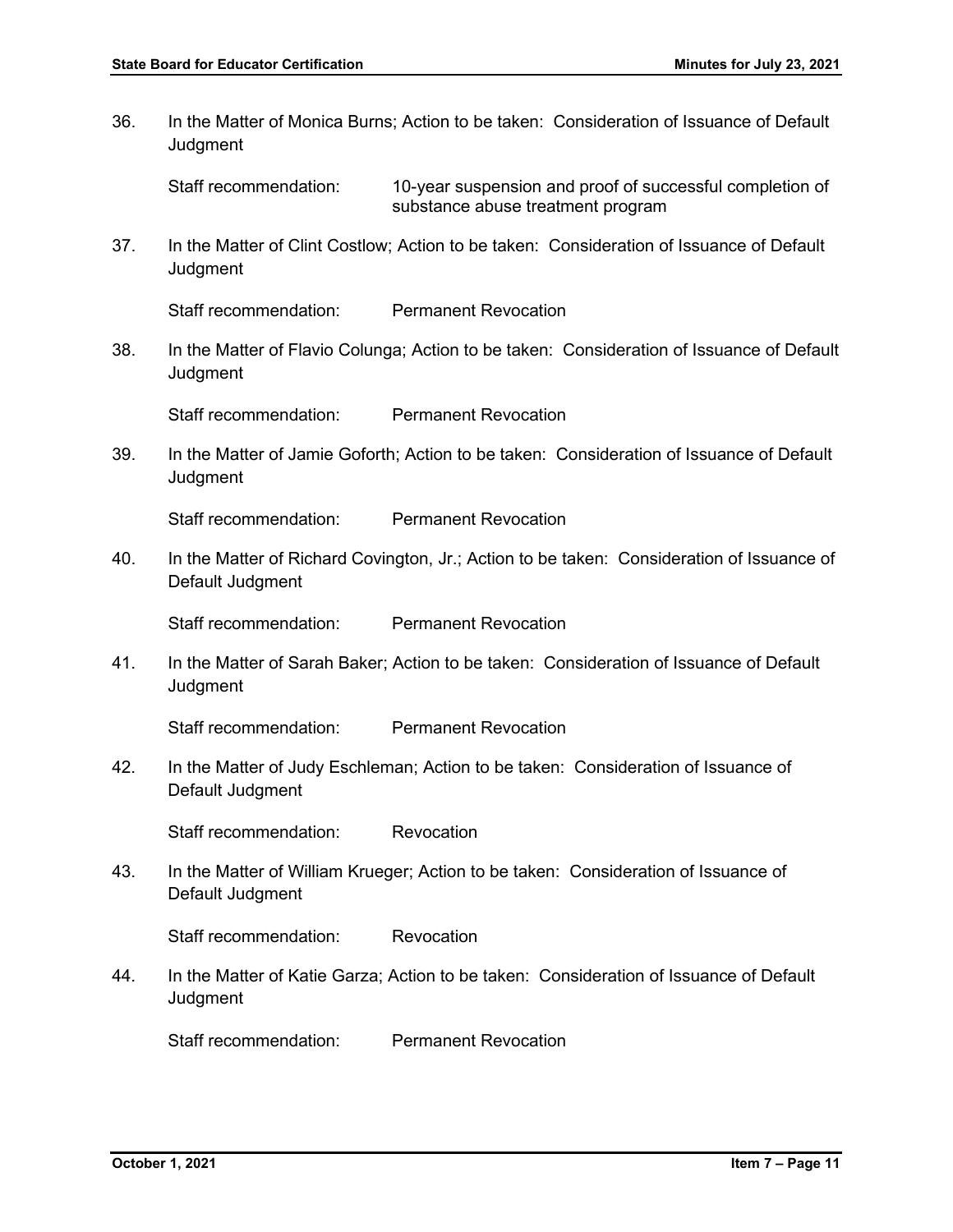45. In the Matter of Keenlen Bennett; Action to be taken: Consideration of Issuance of Default Judgment

Staff recommendation: Permanent Revocation

46. In the Matter of Claudia Ramos; Action to be taken: Consideration of Issuance of Default Judgment

Staff recommendation: 4-year suspension

#### **Motion and vote:**

*Motion was made by Mr. Kim to grant staff's request for the issuance of default judgement on cases numbered 1-46, excluding cases 1, 7, 13, 17, 29 and 30 as listed on the agenda, and issue final orders consistent with staff's recommendations. Second was made by Ms. Brooks-Sykes, and the Board voted unanimously in favor of the motion.* 

29. In the Matter of Walter Long; Action to be taken: Consideration of Issuance of Default **Judgment** 

Staff recommendation: 2-year suspension and proof of successful completion of substance abuse treatment program

### **Motion and vote:**

*Motion was made by Mr. Coleman to grant staff's request for the issuance of default judgement on case 29 and enter a final order issuing a sanction of a two (2) year suspension with proof of successful completion of a substance abuse treatment program and submit evidence of a successful completion of a mental health evaluation by a licensed psychiatrist or psychologist finding that respondent is suited to return to work as an educator. Second was made by Ms. Dvorak, and the Board voted unanimously in favor of the motion.* 

- 30. In the Matter of Leroy Chavarria; Action to be taken: Consideration of Issuance of Default Judgment
	- Staff recommendation: 2-year suspension and proof of successful completion of substance abuse treatment program

Ms. Mason recused herself from deliberations and voting.

#### **Motion and vote:**

*Motion was made by Mr. Kim to grant staff's request for the issuance of a default judgement on case number 30 and issue a final order consistent with staff's recommendation. Second was made by Ms. MacDonald, and the Board voted unanimously in favor of the motion.*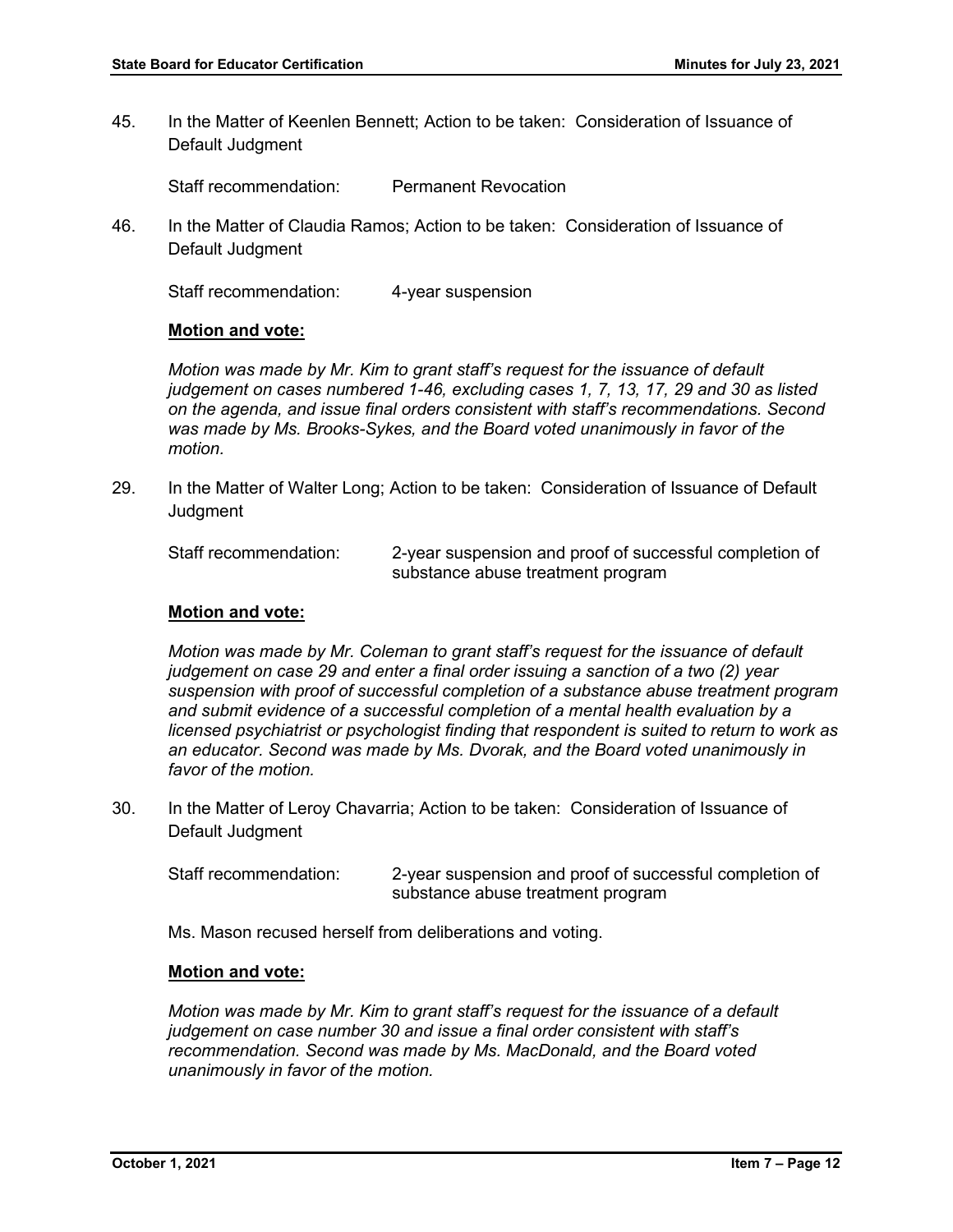# **SOAH Defaults**

2. In the Matter of Ericka Thomas; Action to be taken: Consideration of Issuance of Default **Judament** 

Staff recommendation: 2-year suspension

# **Motion and vote:**

*Motion was made by Mr. Coleman to grant staff's request for issuance of SOAH default judgment on case number 2, as listed on the agenda, and issue a final order consistent with staff's recommendation. Second was made by Dr. Brescia, and the Board voted unanimously in favor of the motion.* 

1. In the Matter of Alecia Samples; Action to be taken: Consideration of Issuance of Default Judgment

Staff recommendation: Permanent Revocation

# **Motion and vote:**

*Motion was made by Mr. Coleman that respondent did have good cause for failing to appear at the State Office of Administrative Hearings on April 26, 2021. Second was made by Dr. Brescia, and the motion passed with Dr. Brescia, Ms. Brooks-Sykes, Mr. Coleman, Ms. Dvorak, Ms. Isaacs, Ms. MacDonald, Ms. Mason, and Ms. Streepey voting in favor of the motion, and Mr. Kim voting against the motion.*

*Motion was made by Mr. Coleman that docket number 701-21-0291.EC, TEA v. Alecia Samples, be remanded back to the State Office of Administrative Hearings for further proceedings. Second was made by Ms. Dvorak, and the Board voted unanimously in favor of the motion.* 

# **Good Cause Determination**

1. In the Matter of Christopher Doss; Action to be taken: Determination of Good Cause and Consideration of Issuance of Default Judgment

Staff recommendation: Remand back to State Office of Administrative Hearings for further action due to Respondent's good cause for default

## **Motion and vote:**

*Motion was made by Mr. Kim that respondent did have good cause for failing to appear at the State Office of Administrative Hearings on May 18, 2021. Second was made by Ms. Dvorak, and the Board voted unanimously in favor of the motion.* 

*Motion was made by Mr. Kim that docket number 701-21-0542.EC, TEA v. Christopher Doss, be remanded back to the State Office of Administrative Hearings for further proceedings. Second was made by Ms. Dvorak, and the Board voted unanimously in favor of the motion.*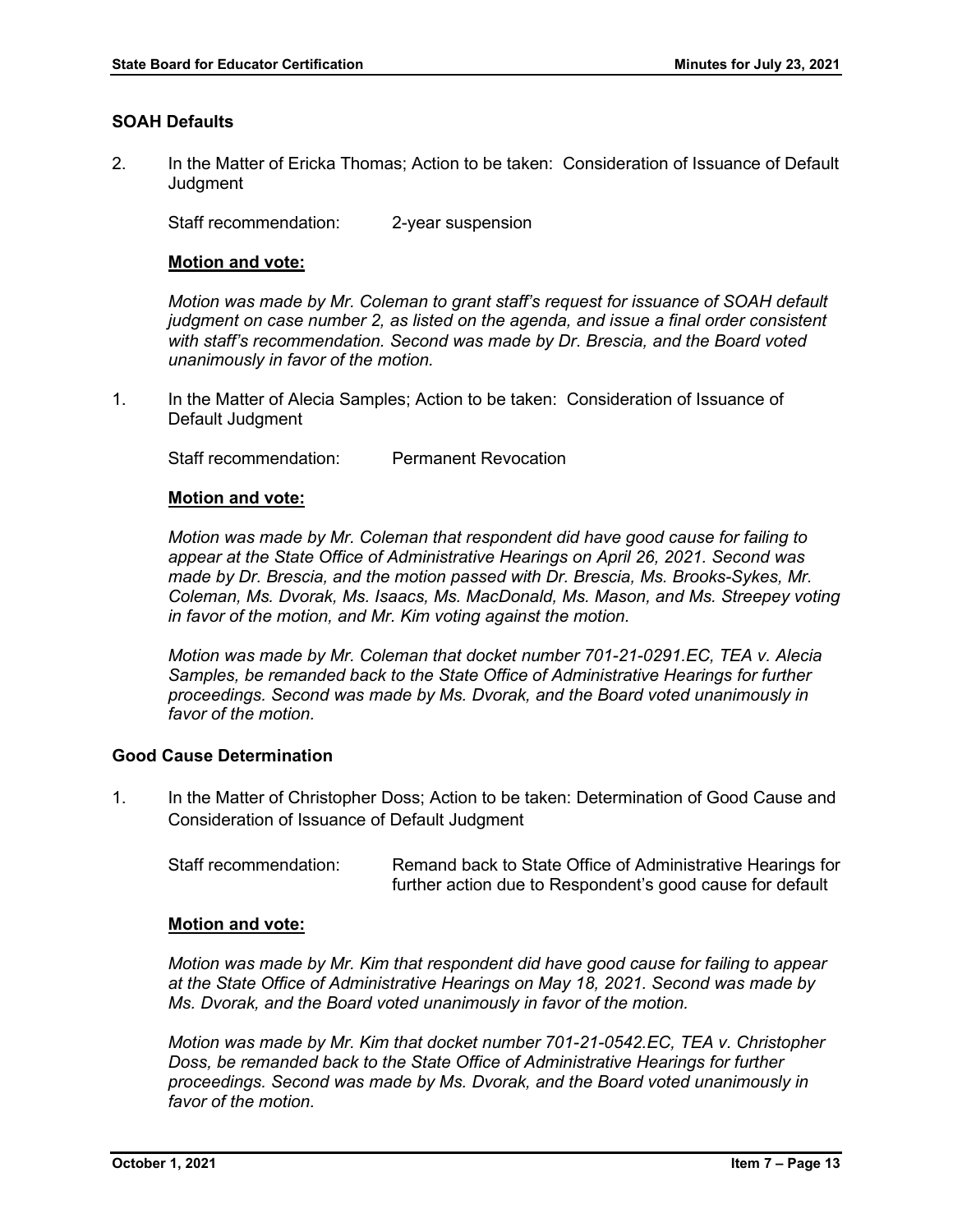# **B. Contested Cases**

Proposals for Decision

1. Docket No. 701210058.EC, Texas Education Agency, Educator Leadership and Quality Division v Angie Word; Action to be taken: Consideration of Proposal for Decision and Issuance of Final Order.

ALJ Recommendation: 1-year suspension

Staff Recommendation: Accept ALJ Recommendation

# **Motion and vote:**

*Motion was made by Mr. Coleman that Board accept the Proposal for Decision and issue a final order consistent with the ALJ's recommendation. Ms. Word's educator certificates should be suspended for one (1) year. Second was made by Dr. Brescia, and the Board voted unanimously in favor of the motion.* 

2. Docket No. 701210936.EC, Texas Education Agency, Educator Leadership and Quality Division v. Jacob Humphries; Action to be taken: Consideration of Proposal for Decision and Issuance of Final Order.

| ALJ Recommendation:   | Revocation                       |
|-----------------------|----------------------------------|
| Staff Recommendation: | <b>Accept ALJ Recommendation</b> |

# **Motion and vote:**

*Motion was made by Mr. Coleman that Board accept the Proposal for Decision and issue a final order consistent with the ALJ's recommendation. Mr. Humphries's educator certificates should be revoked. Second was made by Ms. Dvorak, and the Board voted unanimously in favor of the motion.* 

# **C. Court Cases**

## *District Court Cases*

- 1. David Turner v. Texas Education Agency, Educator Preparation, Certification, and Enforcement Division; Cause No. D-1-GN-17-002298, In the 250<sup>th</sup> District Court of Travis County, Texas.
- 2. Bradley Keith Bowen v. Texas Education Agency, Educator Preparation, Certification, and Enforcement Division; Cause No.  $D$ -1-GN-18-004203, In the  $98<sup>th</sup>$  District Court of Travis County, Texas.
- 3. Jamie Belinoski v. Texas Education Agency, Educator Preparation, Certification, and Enforcement Division; Cause No. D-1-GN-19-002926, In the 53<sup>rd</sup> District Court of Travis County, Texas.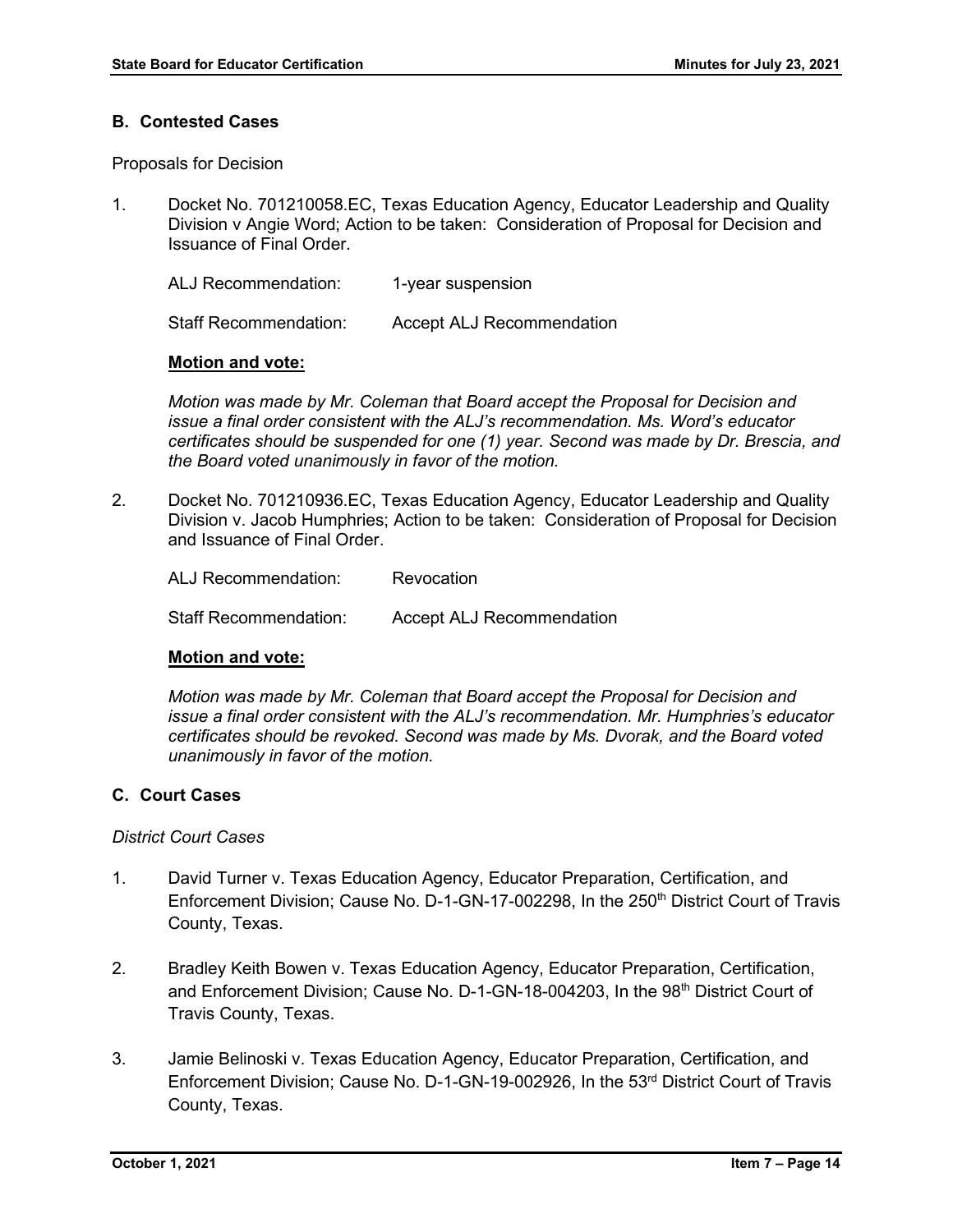- 4. David Demiglio v. Texas Education Agency, Educator Preparation, Certification, and Enforcement Division; Cause No. D-1-GN-20-001242, In the 459<sup>th</sup> District Court of Travis County, Texas.
- 5. Leo Joseph Tran v. Texas Education Agency, Educator Preparation, Certification, and Enforcement Division; Cause No. 21-0003, In the Supreme Court of Texas.

# **DISCUSSION ONLY**

# **13. Discussion of Proposed Amendments to 19 TAC Chapter 249, Disciplinary Proceedings, Sanctions, and Contested Cases, Subchapter B, Enforcement Actions and Guidelines, and Subchapter E, Post-Hearing Matters**

Ms. Moriaty presented this item to the Board. She provided background on the statutory changes wrought by HB 2519,  $87<sup>th</sup>$  Legislature, Regular Session. She noted that the bill would require the SBEC to change its rules to adjust its minimum sanction for contract abandonment, among other changes.

Ms. Moriaty also presented the results of the Board's work session from the day before, offering draft rule text for new elements of the definition of good cause for contract abandonment, new mitigating factors for contract abandonment, and a clarifying statement in rule that mitigating factors can reduce an educator's sanction to the extent that the Board takes no action against the educator's certificate. The proposed new components of the good cause definition included an educator's career change to a position requiring a different class of educator certificate, a reduction to the educator's base pay, the educator's reasonable belief that he or she had received written permission from school district administration to resign, or a change in the educator's campus assignment. The proposed new mitigating factor was that an educator was in immediate threat of physical harm to the educator.

Ms. Mason stated that she wanted to confirm that the good cause factor for campus reassignment would not allow educators to resign without penalty if the educator knew about the reassignment prior to the  $45<sup>th</sup>$  day before the first day of instruction. Ms. Moriaty confirmed that the Board had interpreted the good cause factors as all being conditions that were unknown to the educator prior to the  $45<sup>th</sup>$  day before the first day of instruction.

Dr. Rodriguez questioned whether the good cause factor for promotion should include promotions within the superintendent class of certificate, but Mr. Kim pointed out that superintendents did not have Chapter 21 contracts, so they are not subject to SBEC sanction for contract abandonment. Ms. Streepey expressed concern about considering an educator's career change good cause for contract abandonment because it could allow educators to resign without penalty even if they did not give significant notice.

Dr. Kelly and Mr. Kim both expressed concern about unintended consequences of putting into state-wide rules more limits on the enforcement of contract abandonment, given that many school districts have made the local decision to allow educators to leave contracts for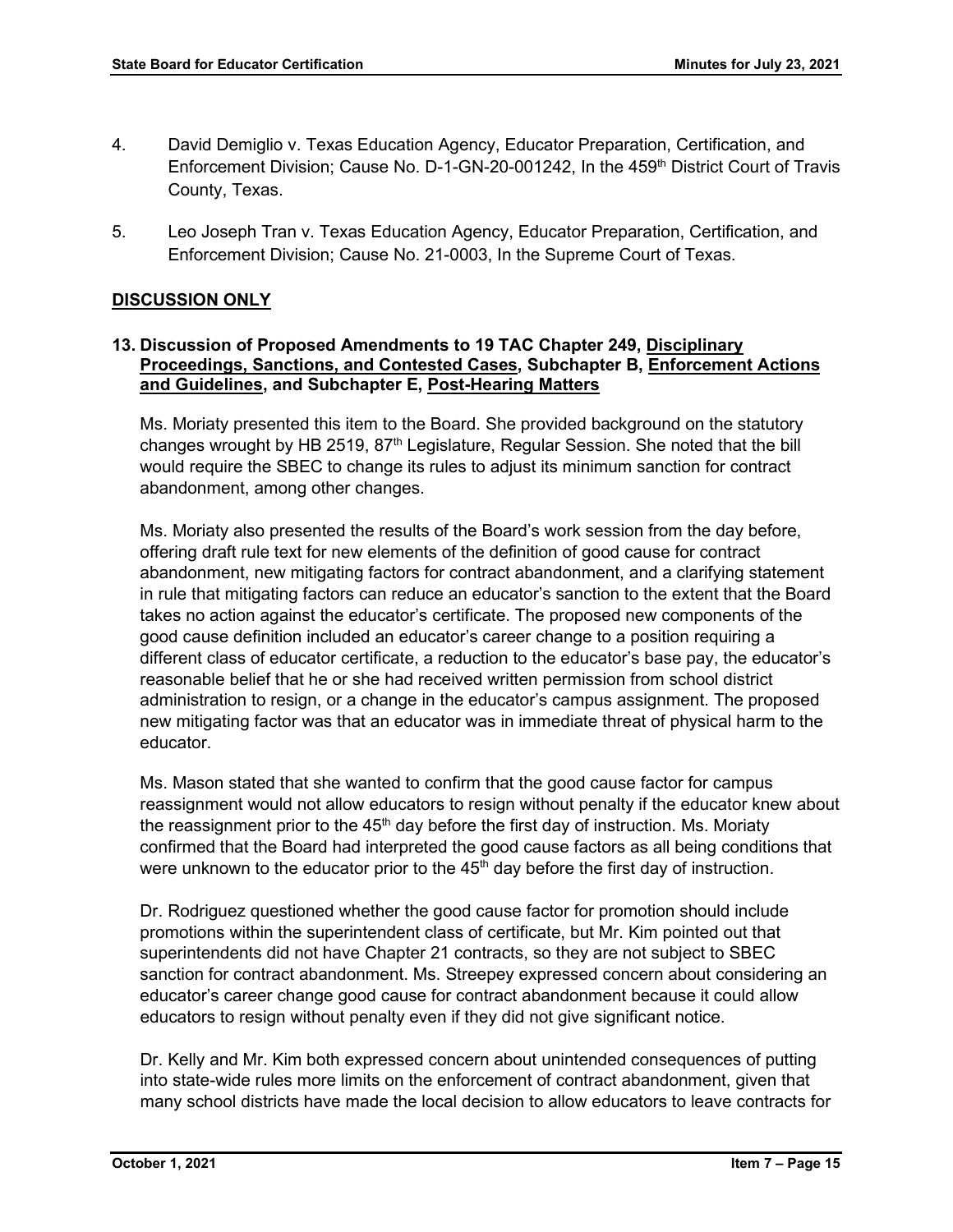reasons such as career change. Mr. Kim pointed out that allowing more local control and putting fewer factors into the definition of good cause in SBEC rule allows districts the discretion to make decisions on teachers' resignations that are in the best interests of children, such as requiring a teacher to stay until a replacement can be found.

Dr. Kelly stated that he did not support a mitigating factor for an immediate threat of physical harm, because many educators' complaints regarding the safety of their working environments were not justified, and it would be difficult to determine which were both justified and sufficiently serious. Ms. Streepey stated that the SBEC should not require teachers to stay in contracts if the teacher has suffered serious injury, like a broken nose or broken jaw. Mr. Coleman stated that he felt it was important for the SBEC to take a position in rule on physical harm to teachers and on changes in career.

Dr. Kelly asked whether the draft rule on career change would cover an educator going from a job that does not require bilingual certification in one district to a job that does require bilingual certification in another district. Ms. Moriaty clarified that it would not, because that was a change in certification field rather than certification class.

Ms. MacDonald asked whether the rule amendments would address the harm caused by suspending a teacher as a sanction for contract abandonment when the teacher was teaching a new class in a new district, causing the teacher to have to abandon a second classroom full of children. Ms. Moriaty noted that the Board's rules already provide for beginning the suspension sanction for contract abandonment agreed orders at the end of the school year if the record shows that a teacher is currently working as an educator, to avoid causing further harm to additional students.

Mr. Gore suggested a change to the wording of the educator safety mitigating factor to describe it as "immediate and significant" physical harm to the educator, to rule out instances where an educator's complaints about their working conditions were not justified. Dr. Kelly responded that he was concerned that language would lead to debates about what qualified as "significant." Mr. Kim commented that he would like to distinguish classroom assaults from educators' concerns about the safety of other aspects of their working environments, noting that school districts already have tools to address threats to educators caused by student conduct and that threats caused by special education students involve additional issues of federal law. Dr. Galvan commented that special education students need stable teachers more than any other group, and she was concerned that the complexity of weighing special education needs against educator safety was too complex to be included as a mitigating factor.

Dr. Brescia suggested that the proposed good cause factors could be moved to mitigating factors to address the Board's concerns about the complexity of the issues. Ms. Moriaty added that the difference between a good cause factor and a mitigating factor from TEA staff's perspective was that cases with good cause were closed administratively with no sanction, while cases with mitigating factors were offered settlements and would go through the full administrative hearing process if the educator declined the settlement, so if the Board's goal was to create efficiency and to reduce the burden of SBEC action on educators, a good cause factor would be more appropriate than a mitigating factor. Ms.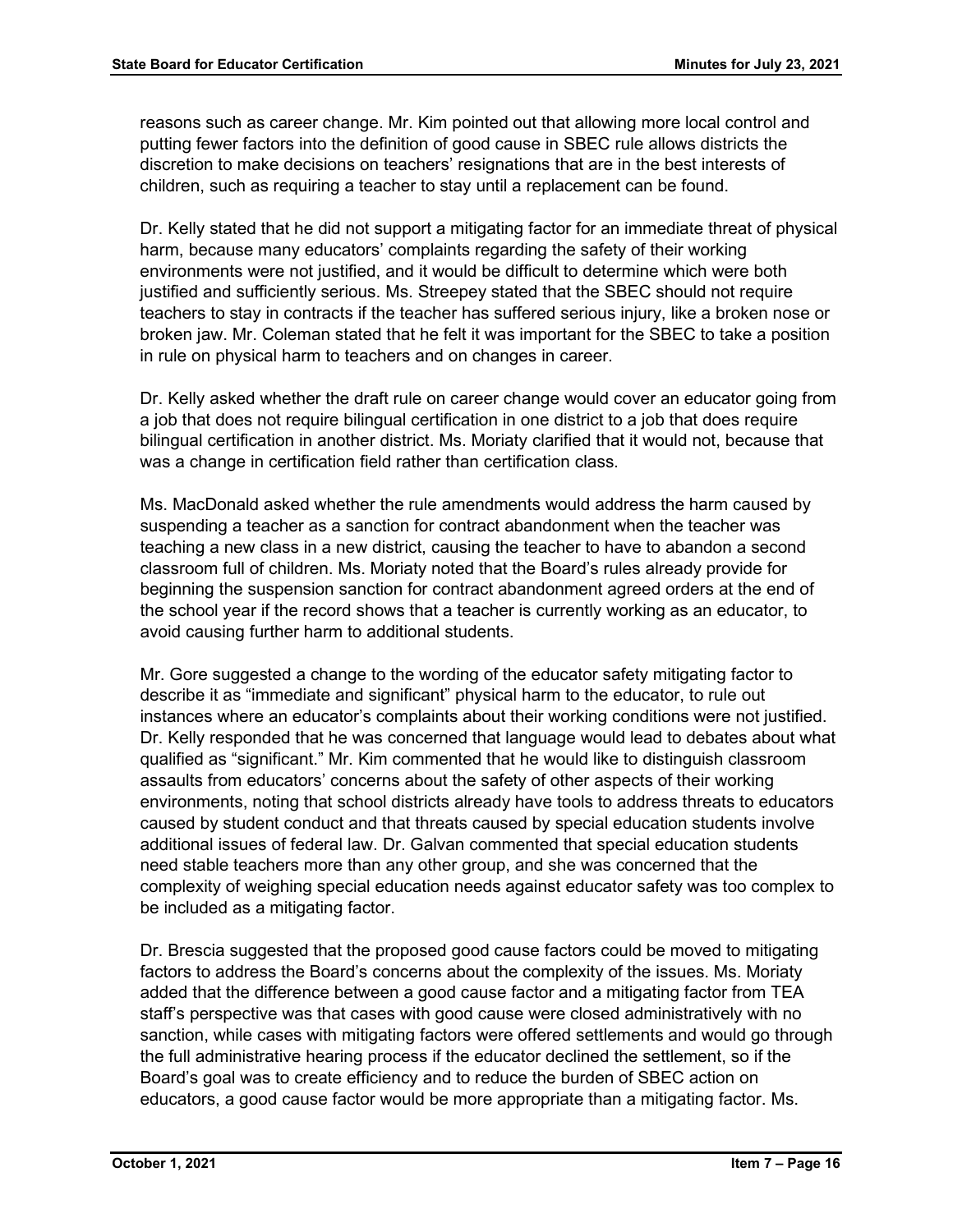Dvorak commented that SBEC rules should address the lowest common denominator for districts, so while it may be that many districts would not report educators for the issues included in the proposed good cause and mitigating factors, that was not a reason that the issues should not be addressed in SBEC rule. Ms. Brooks-Sykes agreed with Ms. Dvorak and pointed out that having these good cause factors might deter districts from reporting individuals who fell into those categories. Ms. Moriaty stated that the data from reporting following the implementation of good cause factors in 2016 suggested that it could be a deterrent, but even if it was not, the good cause factors would allow TEA staff to close the cases administratively without the educators having to deal with the expense and hassle of the contested case hearing process. Ms. MacDonald stated that she was surprised to know that the Board has flexibility in how it applies mitigating factors, including that the mitigating factors can mitigate an educator's sanction to the point that the Board takes no action, and suggested that the good cause factors would be more appropriate as mitigating factors given that the Board could decide not to take action based on mitigating factors. Mr. Coleman stated that he agreed with Ms. Brooks-Sykes and Ms. Dvorak that the proposed good cause factors and mitigating factors were appropriate and necessary, and that he expected that through deciding the cases, the Board could interpret its rules to remove opportunities for frivolous cases. Ms. Dvorak reiterated that she preferred couching the issues in rule as good cause factors rather than mitigating factors because it allowed the cases to be closed immediately and certainly rather than requiring the educator to endure a contested case proceeding with the possibility of a resulting sanction.

Ms. Streepey suggested adding a 20-day notice requirement for promotion to be good cause for contract abandonment to allow the Board to sanction educators if they abandoned a contract for a promotion but gave the school district less than 20 days of notice. Ms. Dvorak stated that 20 days of notice was not likely to make much of a difference, given that educators were subject to contract abandonment sanction as early as 45 days before the first day of instruction. Mr. Kim opposed adding a notice requirement for promotion to be good cause for contract abandonment, stating that the fluid hiring needs of a district require someone to be able to start quickly and the SBEC should not try to prevent educators from moving to the new position quickly as necessary.

Dr. Kelly stated that he was in favor of adding good cause factors for educators who face a reduction in base pay and for educators who resign after receiving written permission from school administration, and that he hoped the Board could reach consensus on those factors. Mr. Kim noted that he remained concerned about unintended consequences of adding more factors to good cause. Dr. Kelly noted that the human resources staff at his district had asked him "not to open Pandora's box" in making changes to the contract abandonment rules.

Dr. Galvan asked whether a teacher would go to their teacher organization to file a grievance if the teacher was reassigned to a campus. Ms. MacDonald noted that not all teachers are members of teacher associations, and teacher associations may not be able to solve these problems for their members. Ms. Dvorak commented that putting these factors in rule as good cause or mitigating factors would give direction to districts on what situations were reportable contract abandonment.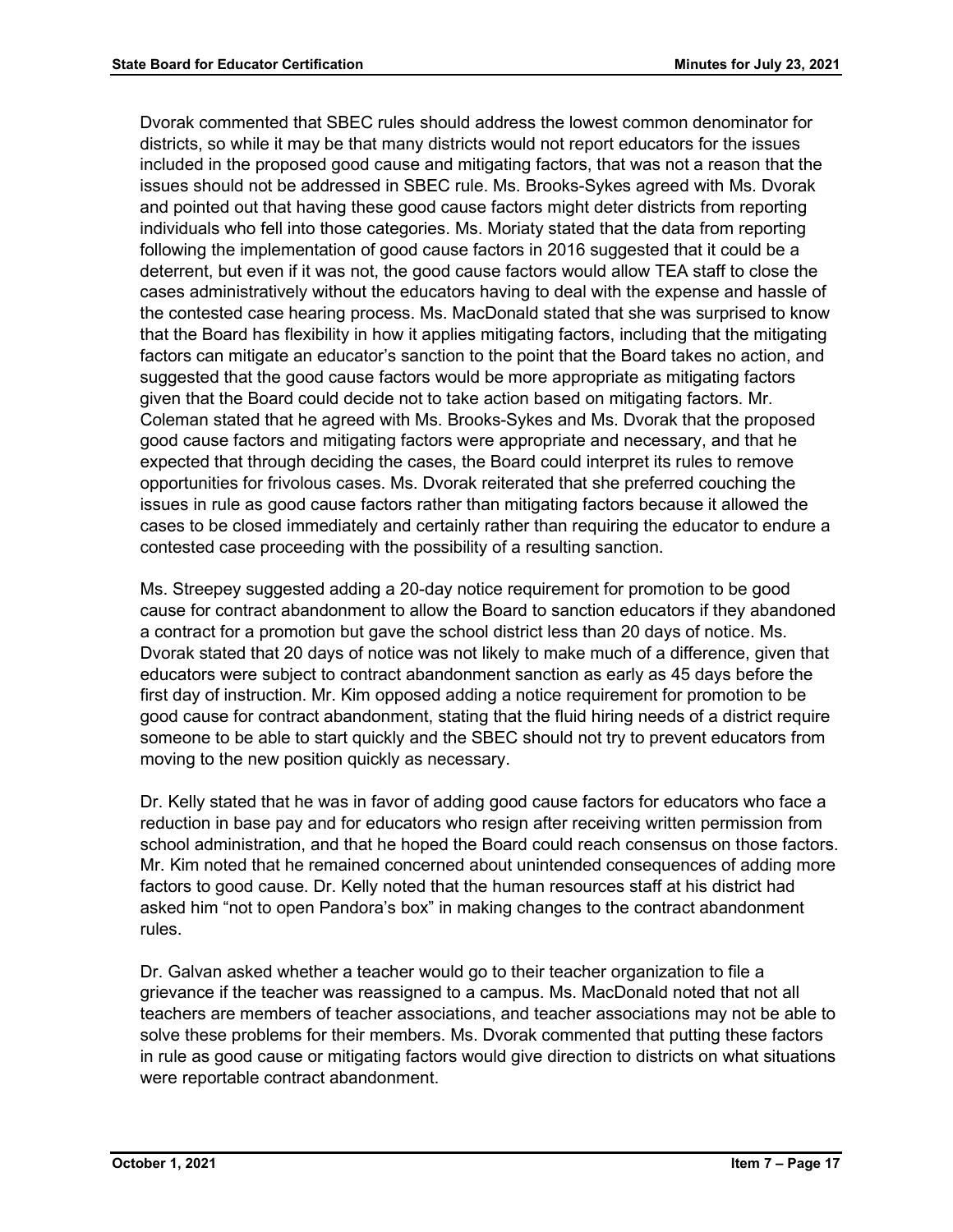The Board received public comment from stakeholders. Patty Quinzi of the American Federation of Teachers stated that they opposed any minimum sanction for contract abandonment and wanted the Board to have as much discretion as possible. Ms. Dvorak asked Ms. Quinzi how many educators she represented; Ms. Quinzi stated that she represented 65,000 educators. Ms. Dvorak asked Ms. Quinzi if she had polled her educators on their opinions on the proposed rules. Ms. Quinzi said that she had not, but that the educators she represents would be in favor of more discretion for the Board because they want the opportunity to argue their cases to the Board directly.

Laura Kravitz of the Texas State Teachers' Association said that Representative Darby will be providing the Board with a letter of legislative intent regarding HB 2519. Ms. Kravitz stated that the bill was not intended to address contract abandonment at any time other than at the beginning of the school year. Ms. Kravitz stated that HB 2519 is intended to give the SBEC more discretion to tailor punishments for each individual case. Ms. Kravitz stated that educators who are sanctioned by the SBEC for contract abandonment are not returning to the profession after their suspensions are complete. Ms. Kravitz noted that HB 2519 did not codify the Board's rules on mitigating factors and good cause for contract abandonment and requested that the Board include a catch-all provision that would allow it to consider any factor. Ms. Dvorak asked Ms. Kravitz if she had any data to back up her statement about educators leaving the profession following a suspension for contract abandonment. Ms. Kravitz said she did not, but that TEA would have such data. Ms. Streepey asked Ms. Kravitz what she meant when she described contract abandonment as a "small administrative mistake." Ms. Kravitz explained that she defined any conduct by an educator that was not criminal or did not involve the teacher causing direct harm to children as a "small administrative mistake."

Julie Leahy of the Texas Classroom Teachers' Association stated that it is important for the SBEC to exercise discretion. Ms. Leahy stated that while she understood TEA staff's interest in creating clear standards, she felt that it was more important for the Board to be able to make the nuanced calls on cases that only an educator could understand. Ms. Leahy stated that retaining quality teachers is not achieved by forcing educators to stay in the classroom under intolerable conditions, and the good cause factors the Board was considering would allow educators out of such intolerable conditions.

Mr. Gore asked if the Board could delegate contract abandonment rulemaking drafting to a subcommittee. Ms. Moriaty pointed out that the Board needed to move on some rulemaking to implement HB 2519 at its next meeting, so there was not much time for a subcommittee. Mr. Gore clarified that he wanted a subcommittee to hear the contract abandonment cases and make recommendations on sanction to the full Board. Ms. Moriaty stated that while it was possible to have a subcommittee review cases, the Board had not historically chosen to have subcommittees review cases. Ms. Moriaty noted that a subcommittee would present logistical challenges and would require a significant increase to travel resources.

Ms. MacDonald pointed out that the implementation of HB 2519 is separate from the results of the Board's work session, and that the disagreements among the board members seemed to be focused on the results of the work session. Ms. MacDonald asked whether the rule item could be simplified to include only the implementation of HB 2519 without any controversy. Ms. Moriaty pointed out that in order to implement HB 2519, the Board would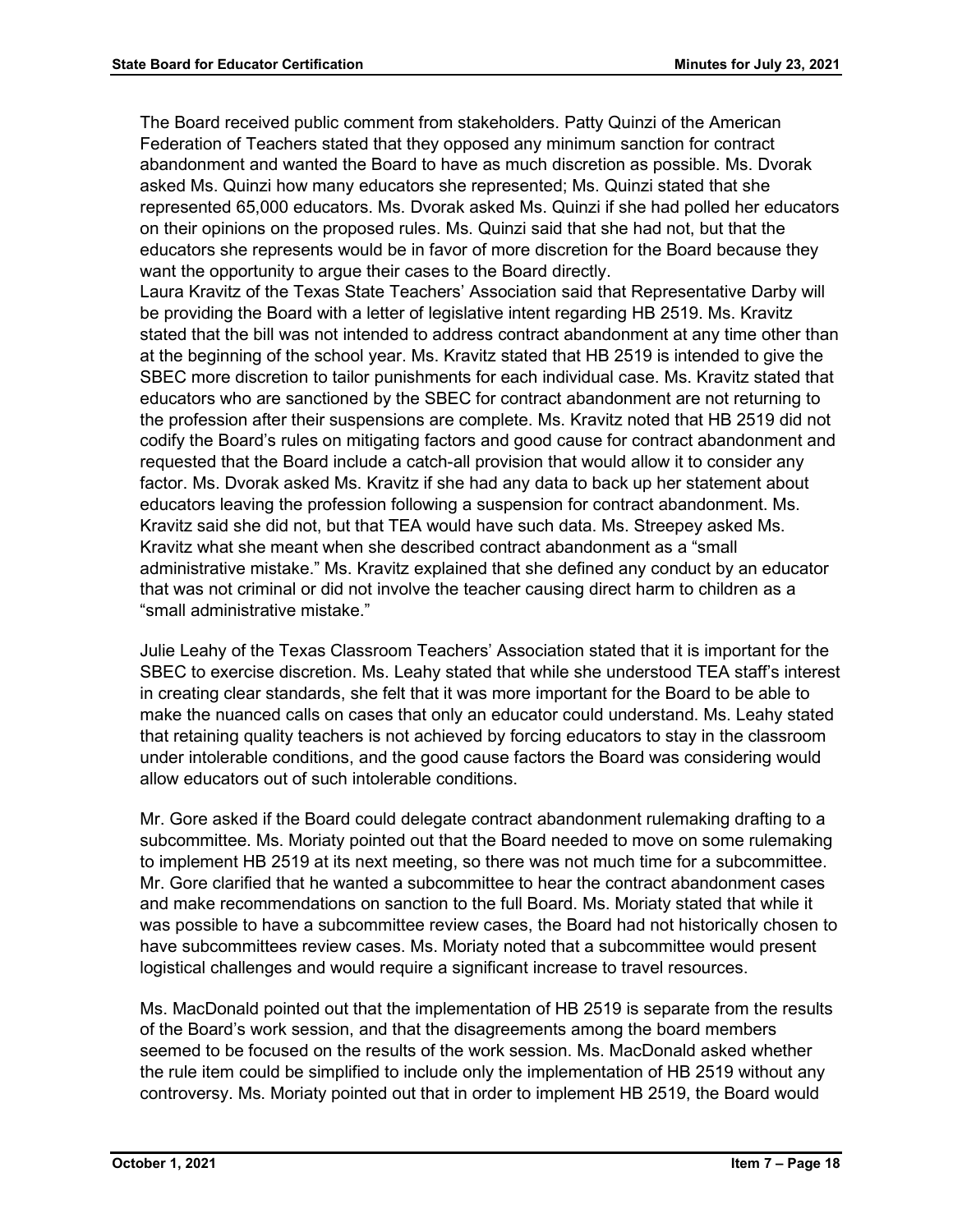have to decide the question of whether to have a standard sanction for contract abandonment that applied when the Board found no mitigating factors.

Ms. Streepey suggested moving the draft good cause factors regarding educators' career changes and educators' campus assignments to mitigating factors while keeping the factors regarding a decrease in an educator's pay and an educator receiving permission to resign from school administration as good cause factors. Dr. Kelly agreed with Ms. Streepey's suggestion.

Ms. Dvorak said that she would like a letter of intent from Rep. Darby and more discussion before proposing a rule change. Dr. Kelly noted that this was just a discussion item, and the Board would have an opportunity at the next meeting to hone the language before proposing amendments in the Texas Register.

Ms. Streepey stated that she supported keeping guidance on minimum default penalties for contract abandonment, rather than removing the guidance entirely, because it would be helpful for educators to know what penalty they might face when they are deciding whether to resign their contracts.

Dr. Rodriguez spoke in support of having a good cause factor for educators' promotions because it would encourage educators to pursue career advancement in the education profession thereby leading to better outcomes and student success.

Mr. Kim agreed with Ms. Streepey that a change in campus assignment should be moved to a mitigating factor to allow for consideration of the factual nuances that would be different in each case of campus reassignment. Ms. MacDonald commented that factual nuances would impact all cases of contract abandonment, because some growing school districts may need teachers more than other districts.

Mr. Kim requested that TEA staff provide data on whether contract abandonment reporting was coming from small districts or large districts. Mr. Gore asked for data on whether rural or urban districts were reporting more contract abandonment.

Ms. Moriaty stated that she would return at the October meeting with new draft rule language for the Board's consideration that would move educator career change and educator reassignment to mitigating factors.

# **14. Discussion of Texas Certification Options for Individuals Certified Outside the State**

Ms. Cook presented this item to the Board. She explained that the item highlighted the processes for individuals licensed outside the state who transfer to Texas and seek state certification. Ms. Cook stated that when considering the process for individuals certified outside the state, it is important to reflect on the rigorous process for in-state prepared candidates for certification.

Ms. Cook utilized the meeting's online presentation to walk the Board through the steps completed by individuals certified in other states. She explained the required documents necessary for TEA staff to successfully complete a review of out-of-state credentials (i.e., an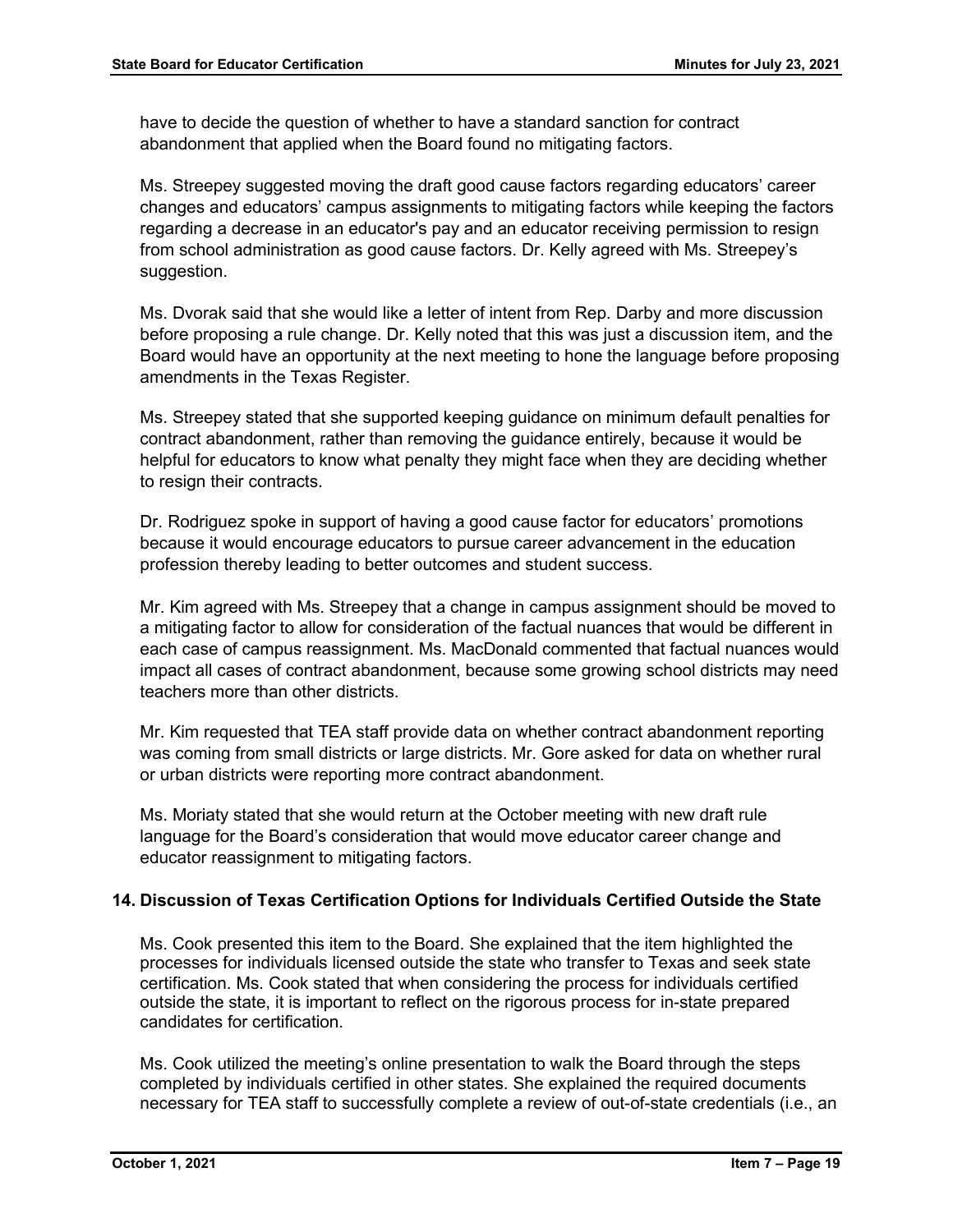official transcript showing degree conferred and date and a copy of the standard certificate issued by the licensing agency in the other state). Ms. Cook confirmed that the successful completion of an out-of-state credentials review provides educators with an opportunity to be issued a Texas one-year certificate that would allow them to be employed while working to either take and pass required state examinations to qualify for issuance of the Texas fiveyear standard certificate or qualify for an exemption from required Texas examinations. Ms. Cook highlighted the provisions for exemptions for state examinations through the Commissioner's Rules, which while outside of the SBEC's purview, aligns nicely with the certification processes established by the Board. Ms. Cook then walked the Board through the steps completed by individuals certified in other countries. She explained the required documents to successfully complete a review of out-of-country credentials (i.e., an original foreign credential evaluation document confirming the equivalent of a bachelor's degree and completion of preparation coursework; a letter of professional standing; and demonstration of English language proficiency). Ms. Cook stated the current requirement for an original letter of professional standing verifies the individual's credential is in good standing and has had no disciplinary actions taken against it. Ms. Cook also explained the requirement to demonstrate English language proficiency prior to issuance of Texas certification.

During the conversation regarding the process to successfully complete the out-of-country credentials review process, Ms. Cook referenced two "spoiler alert" items for further discussion with the Board: the letter of professional standing and the list of countries currently adopted into SBEC rule that allows individuals to qualify for an exemption from the English language proficiency requirement. She shared two discussion questions for the Board's consideration: 1. Should the professional standing letter be eliminated? 2. Should the list of countries currently adopted into SBEC rule that qualifies an individual from exemption from the English language proficiency requirement be expanded?

Ms. Cook paused at the completion of her presentation for feedback from the Board. Dr. Kelly stated that to him it's a "no brainer" that the requirement for a professional standing letter be removed. Dr. Brescia also confirmed sometimes it is a small miracle to get such a letter and is not certain of the "value add." Ms. Brooks-Sykes had a question about the fingerprinting and background process and the timing for those activities. Ms. Cook shared that in both cases, prior to issuance of the one-year certificate, individuals seeking the Texas certificate must successfully complete fingerprinting and the background check. Ms. Brooks-Sykes also asked if there was an international or national database to support those processes. Ms. Cook asked for colleague support, and Mr. David Rodriguez shared the fingerprinting background check was a national database only. Mr. Rodriguez stated that fingerprinting cards will be mailed out of country for individuals seeking Texas certification, but the criminal database is limited to verification of activities within the United States.

Mr. Coleman asked if the letters of professional standing we receive are helpful to the certification process. Ms. Cook confirmed those letters are additional verification of educator statuses and support completion of the out-of-country credentials review. Mr. Coleman asked if we should consider incorporating a "good faith effort" into the process to ensure there is an incentive to demonstrate the status of an educator's credential. Ms. Mason shared her agreement with Mr. Coleman's recommendation to include something that requires educators to try to provide verification of their credential and eligibility to teach. Ms. MacDonald stated those were great points and asked if there were background checks elsewhere as candidates for certification enter the country. Ms. Cook shared she was taking notes regarding the points raised during the discussion and briefly shared the involvement of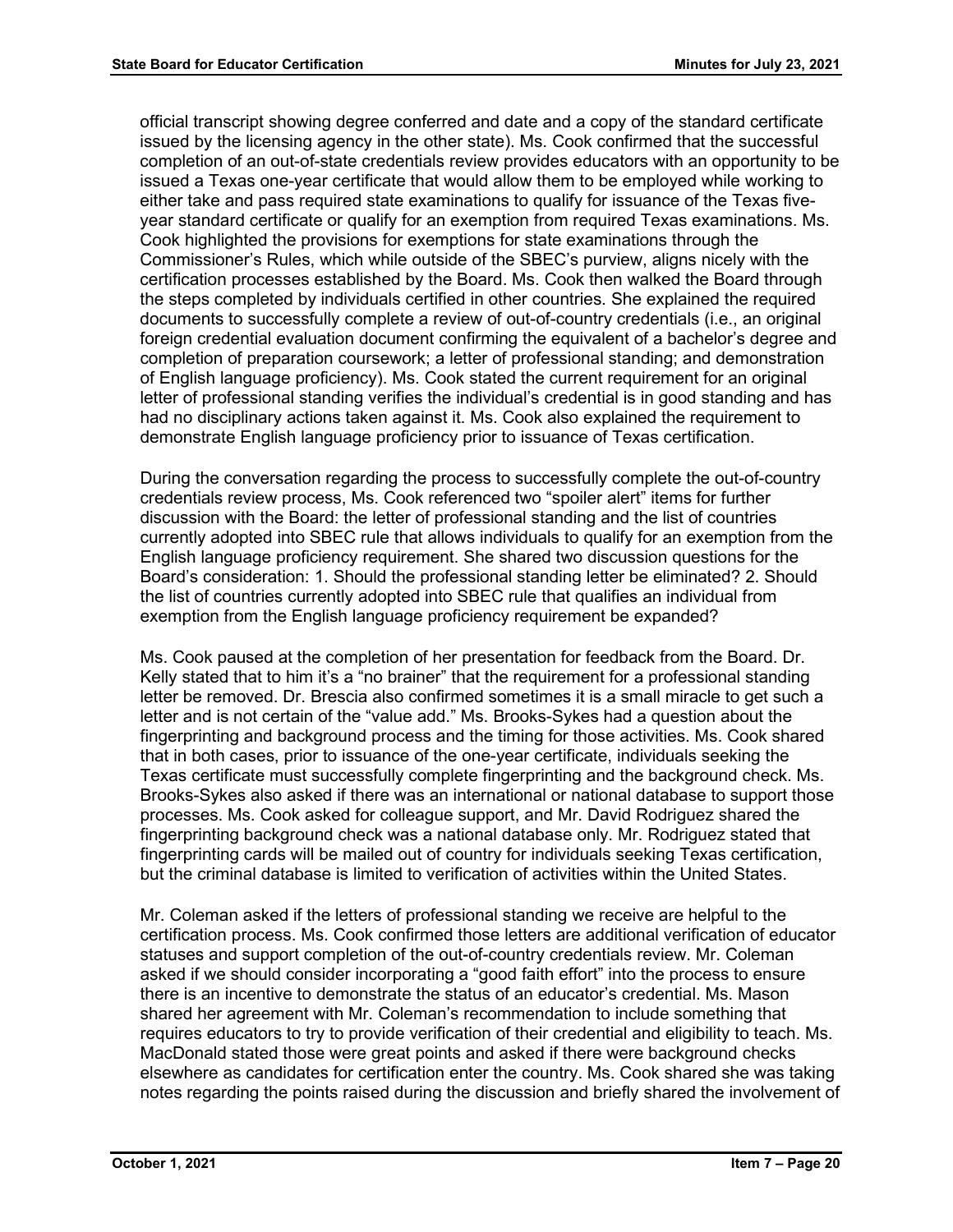the Department of State and other entities with the Visiting International Teacher certification process supported in SBEC rule. Mr. Gore stated he assumed there might also be some checks at the local level regarding work permits/Visa confirmation processes. Mr. Kim shared the ability to have something in the educator file regarding background check would strengthen the process. Dr. Rodriguez emphasized she believed we are discussing two issues: criminal background check that may or may not be verified at the point of immigration and her understanding that the letter is specific only to the status of the credential. Ms. Cook confirmed Dr. Rodriguez's understanding of the purpose of the professional standing letter. Dr. Kelly summarized best next steps for Ms. Cook as she prepares to return for future conversation with the Board. Ms. Cook thanked the Board for all of the feedback. Ms. Streepey commented that the expansion of the list of countries considered for exemption from the English language proficiency requirement was not discussed in much detail and wondered if the lists from the two university systems should be adopted into SBEC's rule. Ms. Cook shared she would take back that feedback and appreciated the suggestion from Ms. Streepey.

# **15. Discussion of Quality Components of Educator Preparation Programs**

Ms. McLoughlin presented this item to the Board. Ms. McLoughlin shared that the goal for the discussion was for the SBEC to engage in rich initial discussion around a proposal to develop a framework that would codify the quality components of EPPs in order to recognize high-quality, high-performing EPPs and support EPPs in their continuous improvement. Ms. McLoughlin provided an overview of actions the SBEC has taken since 2015 specifically focused on EPP quality, including the establishment of the EPP Commendations. She also provided an overview of other relevant discussions related to EPP quality, including recent discussions with the EPAC and the previous SBEC Board Chair, Dr. Cavazos. She also discussed the development and implementation of a similar quality framework currently used in K-12, the Effective Schools Framework. Ms. McLoughlin then provided an overview of how an Effective Preparation Framework could be leveraged to support educator preparation programs, stating that the framework would provide an aspirational bar for educator preparation quality and a route to get there, as well as capture the most foundational practices that are essential for all 123 Texas EPPs, across program types and contexts. Ms. McLoughlin stated that the Effective Preparation Framework would have three primary functions: to build a common language, foster continuous improvement, and support alignment. Finally, Ms. McLoughlin shared proposed next steps, including facilitating development and feedback sessions with the EPAC, engaging in learning conversations with the SBEC's Innovative EPP Commendation recipients, seeking feedback and recommendations from Educate Texas's advisory committee focused on educator preparation practices, and providing comprehensive updates and draft framework language to the SBEC for discussion and feedback.

Dr. Kelly asked how the accountability system connects to the development of an Effective Preparation Framework. Ms. McLoughlin shared that the accountability system signals for programs the need for continuous improvement and that the Effective Preparation Framework could present guidance around areas to prioritize for improvement. She also shared that the framework could support the recognition of programs that go above and beyond minimum requirements and support differentiation among those programs currently labeled as accredited.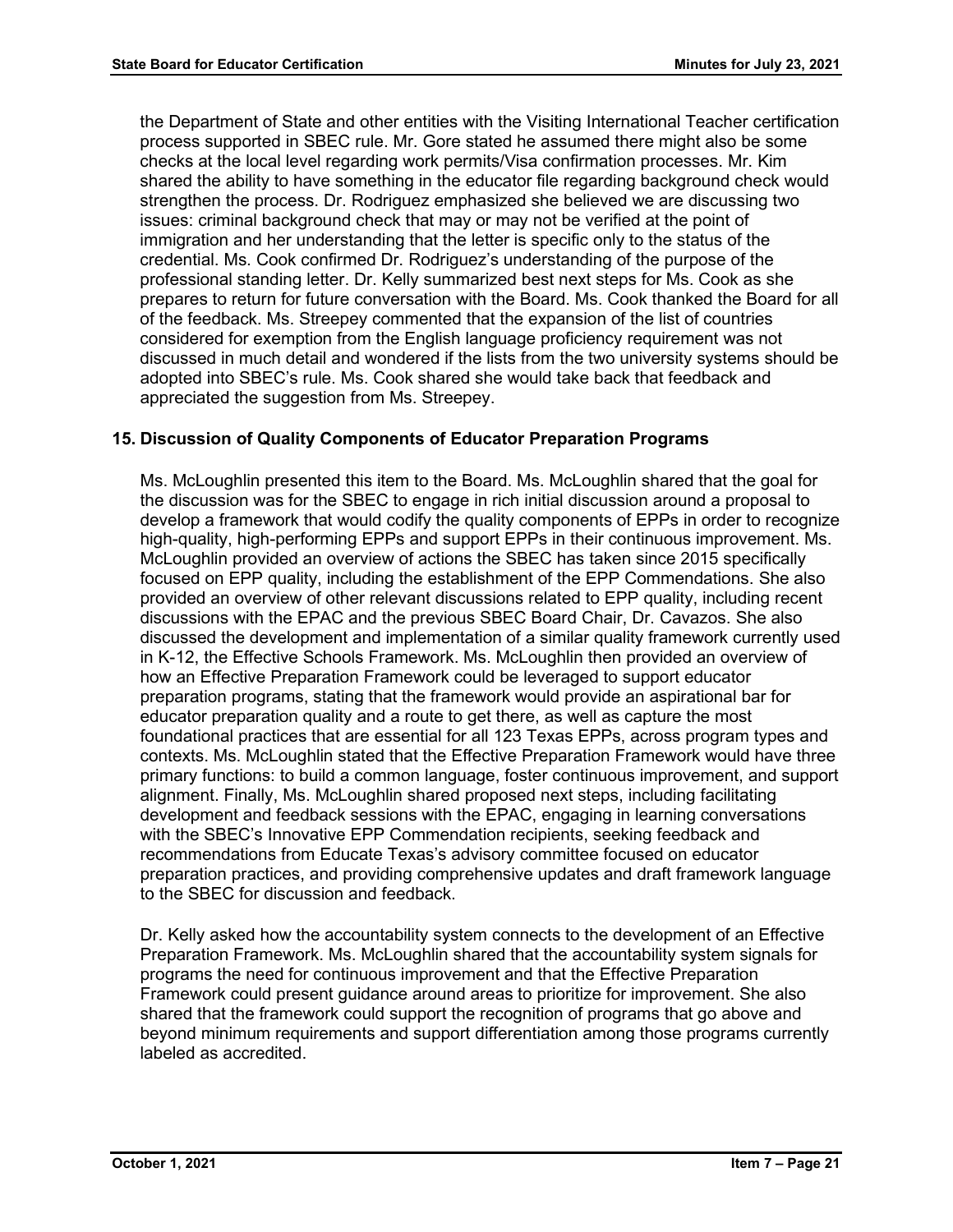Dr. Rodriguez stated that she hoped the framework would move programs from a culture of compliance to a culture of continuous improvement. Dr. Rodriguez asked staff to think of ways for as many EPPs as possible to provide feedback directly on a draft framework. She also asked how TEA staff would determine which programs to observe to develop the vision for quality, given that there are multiple approaches to demonstrate quality based on an EPP's context.

Mr. Kim asked if all EPPs would be required to participate. Ms. McLoughlin shared that TEA staff would seek feedback across a wide range of EPP stakeholders. She also shared that in regards to the requirements associated with the framework, that staff first wanted to seek direction around the development of the framework and would then seek guidance around how the framework could be leveraged in implementation of SBEC rule. Mr. Kim stated that most educators are hired from programs within the regional vicinity. He stated that they sought to hire candidates from strong programs and asked how the framework would be operationalized to designate the relative quality of programs within a given region. Ms. McLoughlin shared that the purpose of the framework would be to support EPP continuous improvement, which could be amplified by LEA demand.

Ms. Streepey asked if all programs who received commendations could be looped into the framework feedback process. Ms. McLoughlin confirmed that these programs would be included.

Dr. Galvan stated that it will be important that the framework is appropriate for both traditional and alternative certification paths.

Dr. Rodriguez stated that the innovative category under the EPP Commendations had one area of focus, while the remaining categories had broader areas of focus. She restated her focus on ensuring that the SBEC develop a framework that is flexible enough to reinforce many approaches to quality.

Mr. Coleman shared that there are implications for candidates and LEAs when we have programs that are not high-quality.

Dr. Kelly stated that the Effective Schools Framework has been primarily used with schools that are in need of improvement but is designed to both catch up low performing schools and recognize quality. Dr. Kelly reinforced that he appreciated that, in alignment, the Effective Preparation Framework would both recognize quality and support continuous improvement.

Mr. Kim also shared that this type of recognition could support market forces to hire candidates from high quality programs and drive discussions with local EPPs to support their continuous improvement towards the exemplar practices outlined in the framework. Mr. Kim stated that both sides should be working together, LEAs and EPPs. Mr. Kim also stated that it would be helpful to also recognize programs with some components that are strong, particularly with specific certification fields.

Ms. Oeser shared that there is an opportunity to design the Effective Preparation Framework side by side with the development of an Effective District Framework to support alignment. Ms. Oeser asked Ms. McLoughlin to speak more to the stakeholder engagement that would be involved in the development of the framework. Ms. McLoughlin shared that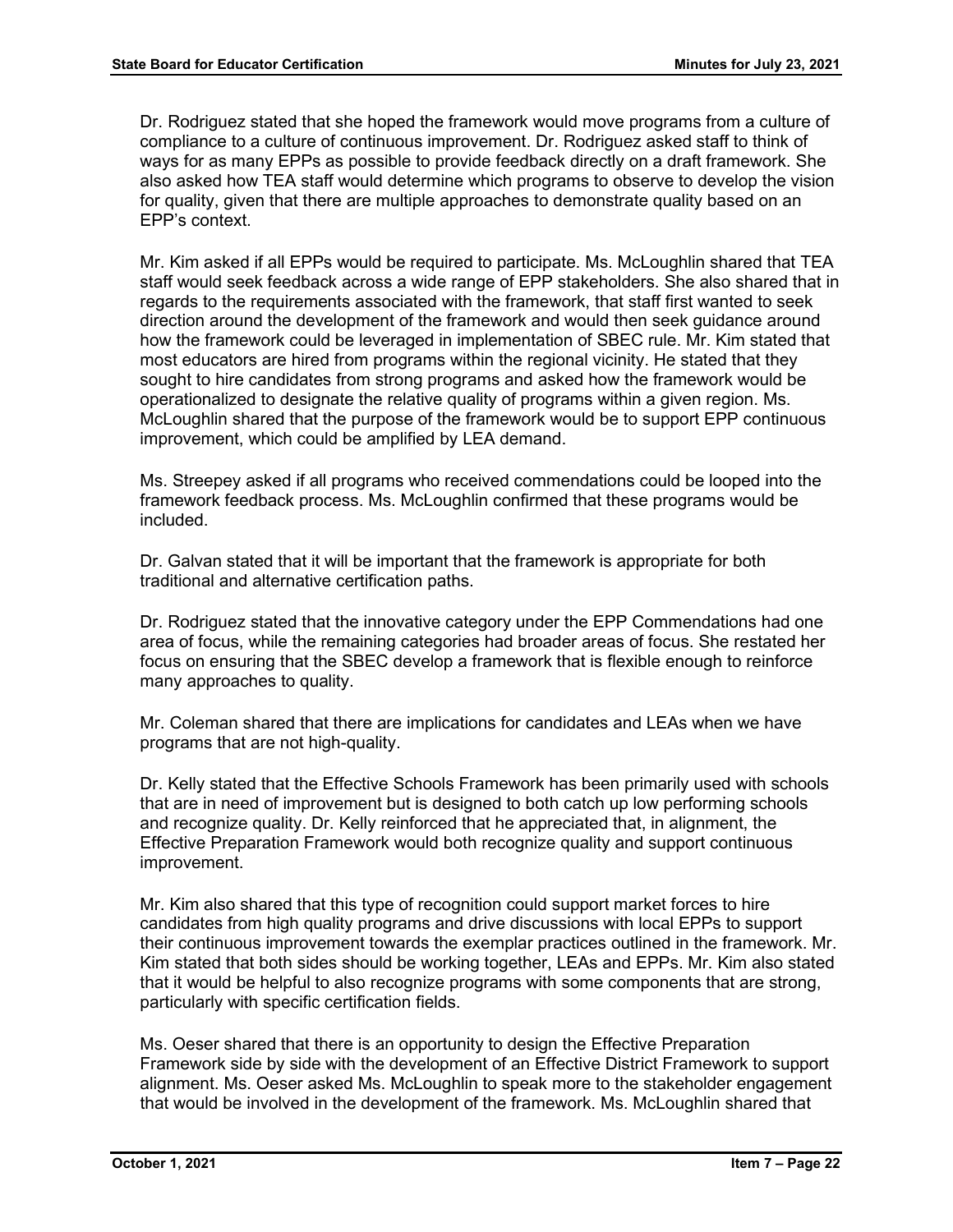staff would seek iterative rounds of feedback from the SBEC and broader EPP stakeholders across regional and programmatic contexts in the development of the framework, similar to the process used to develop the Effective Schools Framework.

Dr. Kelly shared that the development of the framework would be focused on moving beyond good to great in relation to educator preparation.

Dr. Rodriguez stated that candidate preparation is a reciprocal process between EPPs and LEAs and reinforced the need to work together.

# **16. Update and Report of State Board for Educator Certification Enabling Legislation from the 87th Texas Legislature**

Ms. Pogue presented this item to the Board. She highlighted the enabling legislation and reminded the Board that this item will be reflected in upcoming SBEC agendas as an informational item until all bills are fully implemented.

# **17. Discussion of the edTPA Pilot and Test Development Updates**

Ms. McLoughlin presented this item to the Board. Ms. McLoughlin began by providing the Board with an overview of the edTPA portfolio tasks and the process a candidate engages in when completing an edTPA portfolio. She then provided an update on the conclusion of the edTPA Year 2 pilot, stating that 34 EPPs participated in the second-year pilot, with 824 total candidates submitting edTPA portfolios. She also provided an update on the third year of the edTPA pilot, stating that 40 EPPs are participating in the Year 3 edTPA pilot. She shared that TEA staff plan to provide strong pilot program support throughout the third year, including increasing the number of edTPA regional coordinators and continuing to offer reimbursements and stipends to candidates and mentor and cooperating teachers, and grant funds to pilot programs. She also shared an update on Sam Houston State University's (SHSU) T-TESS observation study, stating that SHSU has shared with TEA staff, and more broadly with the field, that they will be doing a full reset with their study of the reliability of field supervisor versus third party evaluations of candidate performance. She shared that the feedback the SBEC provided at the December 2020 meeting led SHSU to recognize the need to fully shift their approach in order to meet the criteria for a portfoliobased performance assessment for teacher certification and that they have indicated that they are at least 2-3 years away from having data available on the outcome of their study. Ms. McLoughlin shared that SHSU has the full ability to continue their study under the SBEC's current rules and does not require SBEC approval or oversight. Finally, Ms. McLoughlin provided an update on educator certification exam development, stating that test development for the new Deafblind EC-12 and special education exams was now underway, given the SBEC's adoption of the standards that went into effect October 2020. She shared that staff anticipate launching these exams in September 2024 and plan to bring rule text to implement the associated requirements at an upcoming SBEC meeting.

Mr. Kim shared that he is a fan of the edTPA work and named that candidates hired from Texas A&M San Antonio that completed the edTPA were vastly different in their performance and applauded the work. He also named that when talking with candidates entering the profession that they often surface financial burdens to entering the profession. He shared that his LEA continues to think of ways to hire the candidates as paraprofessionals but that program requirements often produce barriers that prevent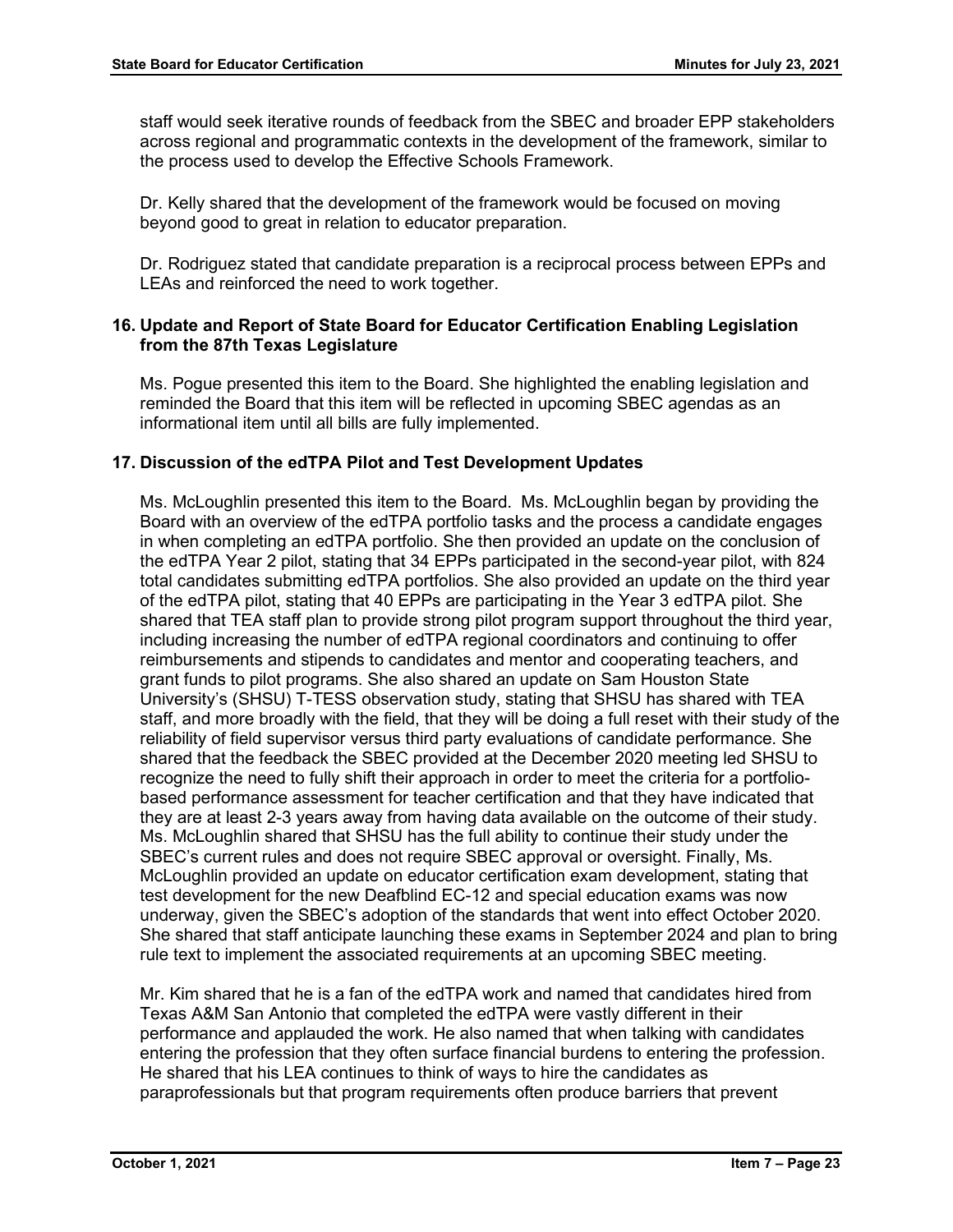candidates from getting paid. Mr. Kim asked if there are ways to leverage partnerships to offset costs.

Dr. Rodriguez shared that her candidates have seen great results from completing edTPA, but they continue to be concerned about the number of certification exams required and the cost of the certification exams. Dr. Rodriguez posed the question as to whether anything could be done collaboratively to address the cost issue. She also asked if the SHSU study timeline would affect the edTPA timeline. Ms. McLoughlin shared that the SBEC's decision making timeline related to the edTPA is not impacted by the SHSU study. She reiterated that the SBEC adopted the edTPA pilot to gather data on the impact of the edTPA on Texas candidates and students and will have the opportunity to analyze edTPA data and discuss implementation moving forward. She shared that SHSU has the ability to bring forward summative data if and when it is available, but it does not impact future action related to the edTPA.

Ms. Streepey expressed appreciation for SHSU, even if there was a need to start over, with their attempt to find an alternative to the current PPR exam.

Ms. Mason asked about data on candidates of color performance on the edTPA, and if TEA staff and the SBEC could leverage the perspective of candidates of color completing the edTPA to determine potential barriers. Ms. McLoughlin shared that at the October 2021 SBEC meeting, TEA staff would present data from the edTPA Year 2 pilot, including performance on edTPA by demographic group. She also shared that TEA staff would be facilitating surveys and focus groups to learn more about the candidate experience with edTPA and would seek to recruit a diverse set of candidates for input.

# **INFORMATION ONLY**

## **18. Board Operating Policies and Procedures (BOPP)**

Information Only.

## **19. 2019–2022 Rule Review Plan for State Board for Educator Certification Rules**

Information Only.

## **20. Requests from Board Members for Future Agenda Items**

There were several questions related to topics raised at the Work Session and Board Meeting that prompted requests for further information regarding educator conduct and disciplinary cases. TEA staff will work with Dr. Kelly to identify a future SBEC agenda item after the October 2021 meeting.

## **21. Requests Received from the Board Since Last Meeting**

None.

## **22. Adjournment**

Dr. Kelly adjourned the meeting at 3:23 PM.